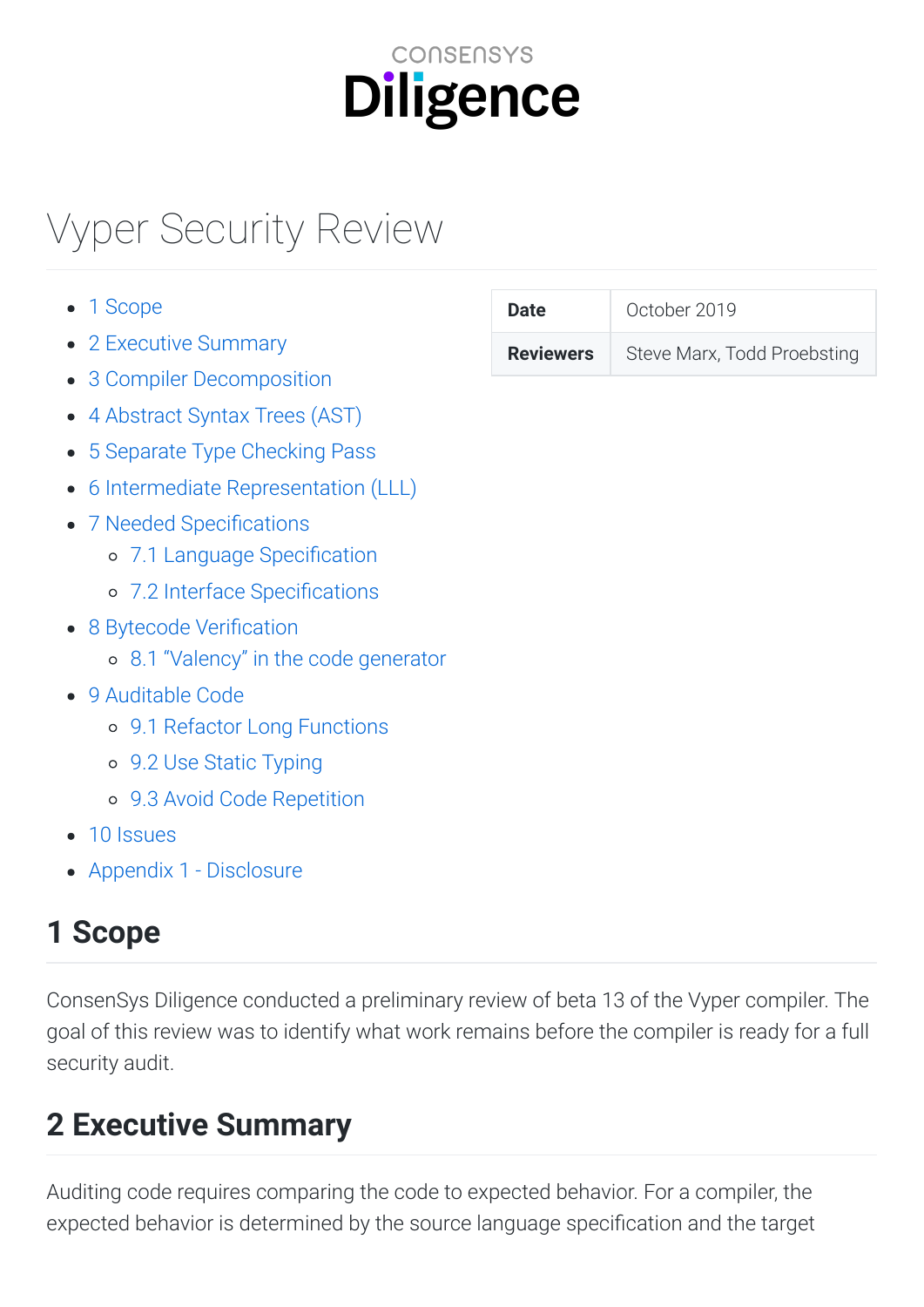machine. To confidently audit a Vyper compiler, a complete and precise Vyper specification is
needed.

The Vyper compiler is currently decomposed into three passes: a small pass that translates Python abstract syntax trees to Vyper ASTs, a large pass that translates Vyper ASTs to LLL intermediate representation, and a small pass that translates LLL to EVM bytecode. The AST→LLL pass is too big and complex to be confidently audited. We recommend decomposing it into smaller passes with well-defined interfaces. This decomposition
will
allow
independent
auditing
of
each
pass.

During
the
review,
we
found
a
number
of
bugs,
which
are
described
at
the
end
of
this document.

# <span id="page-1-0"></span>**3
Compiler
Decomposition**

Logically, compilation can be viewed as a sequence of transformations that start with source
code
and
end
with
binary
code,
with
different
intermediate
representations
between each pass. A canonical (non-optimizing) compiler decomposition might be the following:

- 1. *Lexical
Analysis*:
Transforms
raw
characters
into
"tokens".
E.g.,
keywords,
variables, operators,
etc.
- 2. Parsing: Transforms tokens into abstract syntax trees (ASTs). The tree nodes represent the constructs of the language. E.g., for-loops, if-then-elses, function declarations,
expressions.
- 3. Semantic Analysis: Determines all the semantic information (a.k.a. "meaning") of the represented
program.
This
pass
will
typically
do
many
of
the
following:
	- 1.
	Track
	the
	declaration
	and
	uses
	of
	every
	identier
	in
	the
	program,
	and
	any necessary information about each identifier. E.g., the type of variables, the scope of
	variables,
	etc.
	- 2.
	Determine
	the
	types
	of
	all
	expressions,
	including
	any
	implicit
	type
	conversions. Type checking for expressions includes inferring result types based on operand types, checking that literals conform to Vyper or EVM limitations, checking variable/name
	usage,
	etc.
	( parser/expr.py reports
	errors
	in
	67
	different locations.)
	- 3.
	Annotate
	the
	ASTs
	with
	the
	type
	information
	that
	is
	computed.
	For
	instance,
	after checking
	that
	the
	types
	of
	the
	left
	and
	right
	operands
	of
	an
	ADD
	node
	can
	be added together, it might annotate the ADD node with the type it will compute.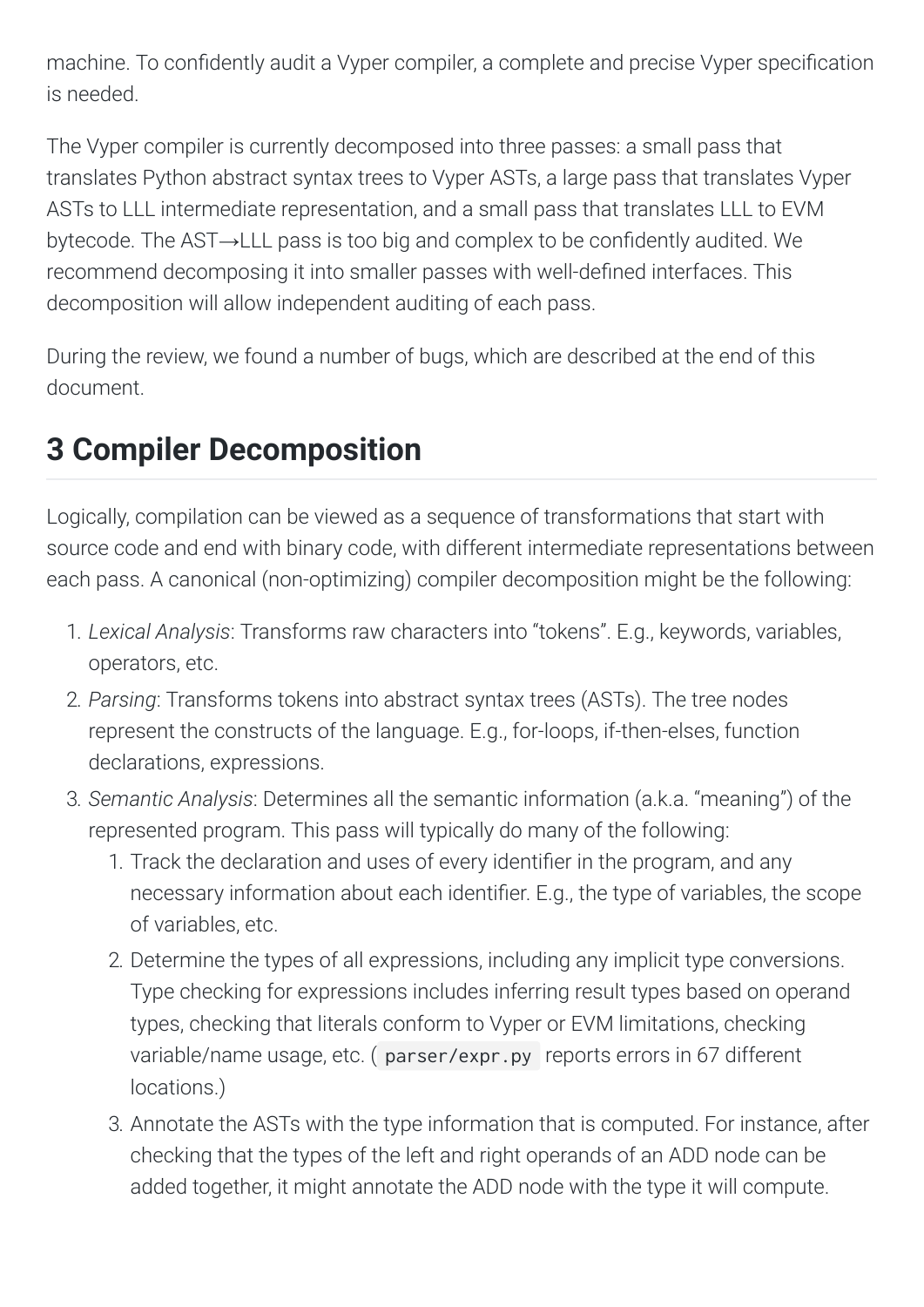- 4.
Make
explicit
what
was
implicit.
Semantic
analysis
might
modify
the
AST
to
make previously
implicit
operations
explicit.
For
instance,
it
may
add
a
type
conversion to widen an integer value that is an operand to an ADD where the other operand is wider. Similarly, it might tag a literal value with how it is going to be used. For instance, it might tag the literal 7 as a uint256 if it is the operand of an ADD where the other operand is known to be a uint256.
- 4. *Constant
Folding*:
Transforms
the
ASTs
based
on
operations
that
can
be
computed
at compile
time.
E.g., 1+2 can
be
replaced
with 3 .
- 5. *Intermediate
Representation
(IR)
Generation*:
Translates
all
of
the
fully
analyzed
(and annotated)
ASTs
into
a
chosen
IR.
- 6. *Code
Generation*:
Translate
the
IR
into
the
target
code
(i.e.,
EVM
bytecode).

The benefit of decomposition is that each pass can be analyzed independently. Of course, this requires that the data structures consumed and generated by each pass be welldefined. If we ignore lexical analysis (which is done for Vyper by the Python parser) the decomposition above requires only two well-defined data structures: the AST and the IR. (The data structure that represents types will, of course, annotate the AST.)

# <span id="page-2-0"></span>**4
Abstract
Syntax
Trees
(AST)**

The Vyper compiler's AST is **not** an abstract syntax tree for Vyper-it is an AST for Python. The Vyper compiler translates the Python compiler-generated AST nodes into its own AST nodes, but those nodes are almost perfect replicas of the original nodes. Thus, the Vyper compiler
is
burdened
with
interpreting
Python-like
abstract
syntax
as
if
it
were
Vyper syntax.

A good example of this is the AST nodes for Vyper's struct and contract constructs. There aren't any. Instead, Vyper overloads Python's class AST node to represent structs and classes, distinguishing them with a special field.

There
are
many
examples
of
where
Python's
AST
is
used
to
(unnaturally)
represent
Vyper syntax:

- 1.
Using
Python
function
call
ASTs
to
represent
the
following
Vyper
constructs:
	- 1.
	events
	- 2. type modifiers (constant, public)
	- 3.
	type
	units
	(e.g. uint256(wei) )
	- 4.
	maps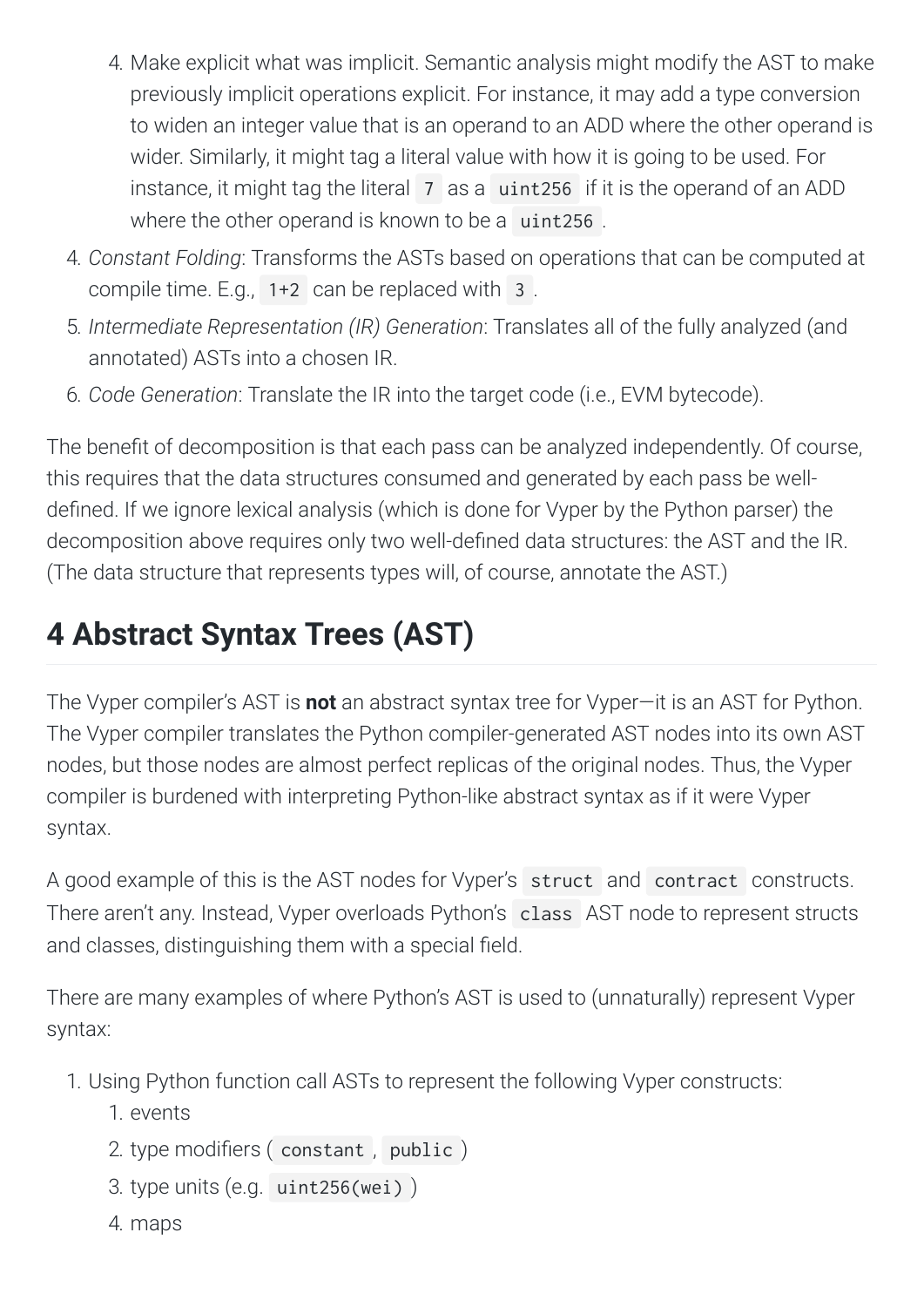- 2.
Using
Python
class
ASTs
to
represent:
	- 1.
	structs
	- 2.
	contracts
- 3.
Using
Python's
general
for-loop
AST
to
represent
Vyper's
restricted
for-loop
- 4.
Using
Python's
annotated
assignment
AST
to
represent
	- 1. implements
	- 2.
	type
	declarations
	- 3.
	custom
	units
	declarations
- 5. Using Python's decorator AST for Vyper's function modifiers ( @nonreentrant, @public ,
etc.)

# <span id="page-3-0"></span>**5
Separate
Type
Checking
Pass**

Vyper's static type system is sufficiently complex to merit its own separate pass in the compiler.
This
would
separate
the
semantic
analysis
involved
in
checking
and
inferring type information from the process of generating LLL. The current integration of those concerns
makes
understanding
either
process
more
dicult
and,
possibly,
more
errorprone.
(It
may
also
be
hiding
opportunities
for
factoring
out
common
type
checking routines.)

A type-checking pass in the compiler would typically annotate AST nodes with type information. This is especially useful for expressions and built-in functions, where type information is inferred from the types of operands and arguments. Once the AST has been annotated with type information, the LLL generation pass is greatly simplified. This makes both
type
checking
and
LLL
generation
easier
to
evaluate/audit.

As an aside, it's possible that separating type checking into its own compiler pass might allow the language/compiler's treatment of typing integer literals to change to be more context-dependent. That is, perhaps the language/compiler could treat an integer literal to be whatever type makes the most sense based on how it used rather than based on the literal itself. For instance, 7 could just as easily be an int128 as a uint256, and that choice
could
be
deferred
until
type
checking.

# <span id="page-3-1"></span>**6
Intermediate
Representation
(LLL)**

The Vyper compiler adapts the LLL intermediate representation for its use. The LLL does not appear to have a specification, which places an extraordinary burden on anybody trying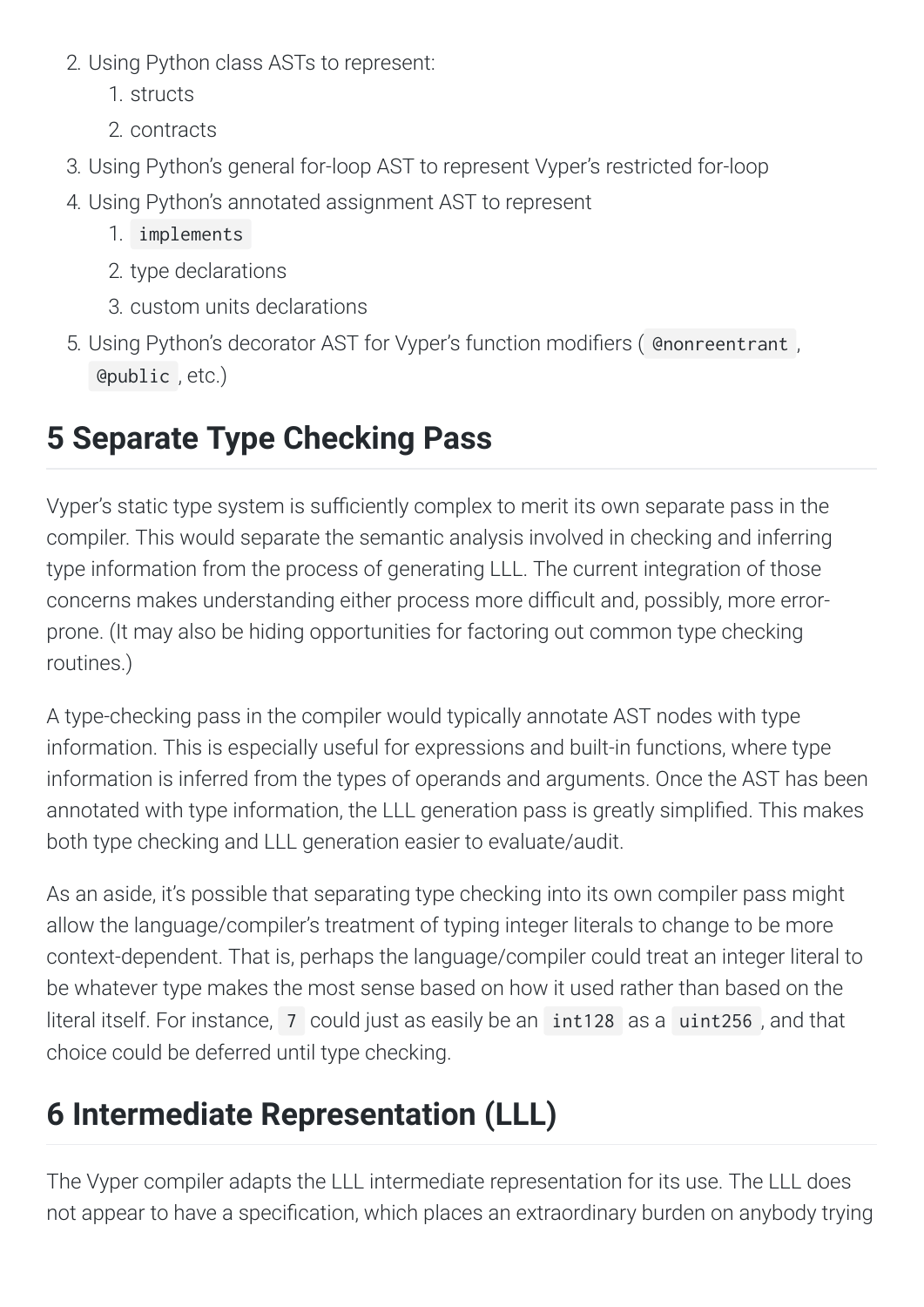to
understand
the
IR
generation
phase.

Similarly, without a precise LLL spec, it is impossible to audit the LLL→bytecode pass of the
compiler.

# <span id="page-4-0"></span>**7 Needed Specifications**

Before a full security audit of the Vyper compiler is performed, detailed specifications should
be
written.

## <span id="page-4-1"></span>**7.1 Language Specification**

The Vyper language lacks a complete, precise specification, which makes it impossible to know if the implementation conforms to the desired behavior. A language for implementing smart contracts must be well-specified so that programmers can be confident that they know
what
their
smart
contracts
will
actually
do.

A specification for Vyper must include a complete description of the syntax, the semantics, the types, the statements, the operations, etc., of the language. Those descriptions must be sufficiently detailed that a conforming compiler could be written from the specification alone, without needing to consult the implementation of the reference compiler. (It is impossible to check a compiler's correctness if the definition of the language is based on that compiler's implementation and no specification.)

One test of the completeness of a language specification is to go through the compiler and determine if every action it takes can be traced back to something in the specification. If not, then either the specification is incomplete, or the compiler is doing something it shouldn't.

## <span id="page-4-2"></span>**7.2 Interface Specifications**

To independently examine the phases of a compiler, it is necessary to understand their interfaces precisely. In the Vyper compiler, this means that the AST definition, the type system's classes, and the LLL require thorough documentation. For each class representing those interfaces, each field must include a specification that indicates (1) the type of that field, (2) whether the field can be null, and (3) any non-type-based restrictions on the values that the field might hold. Extra credit for any invariants that can be added.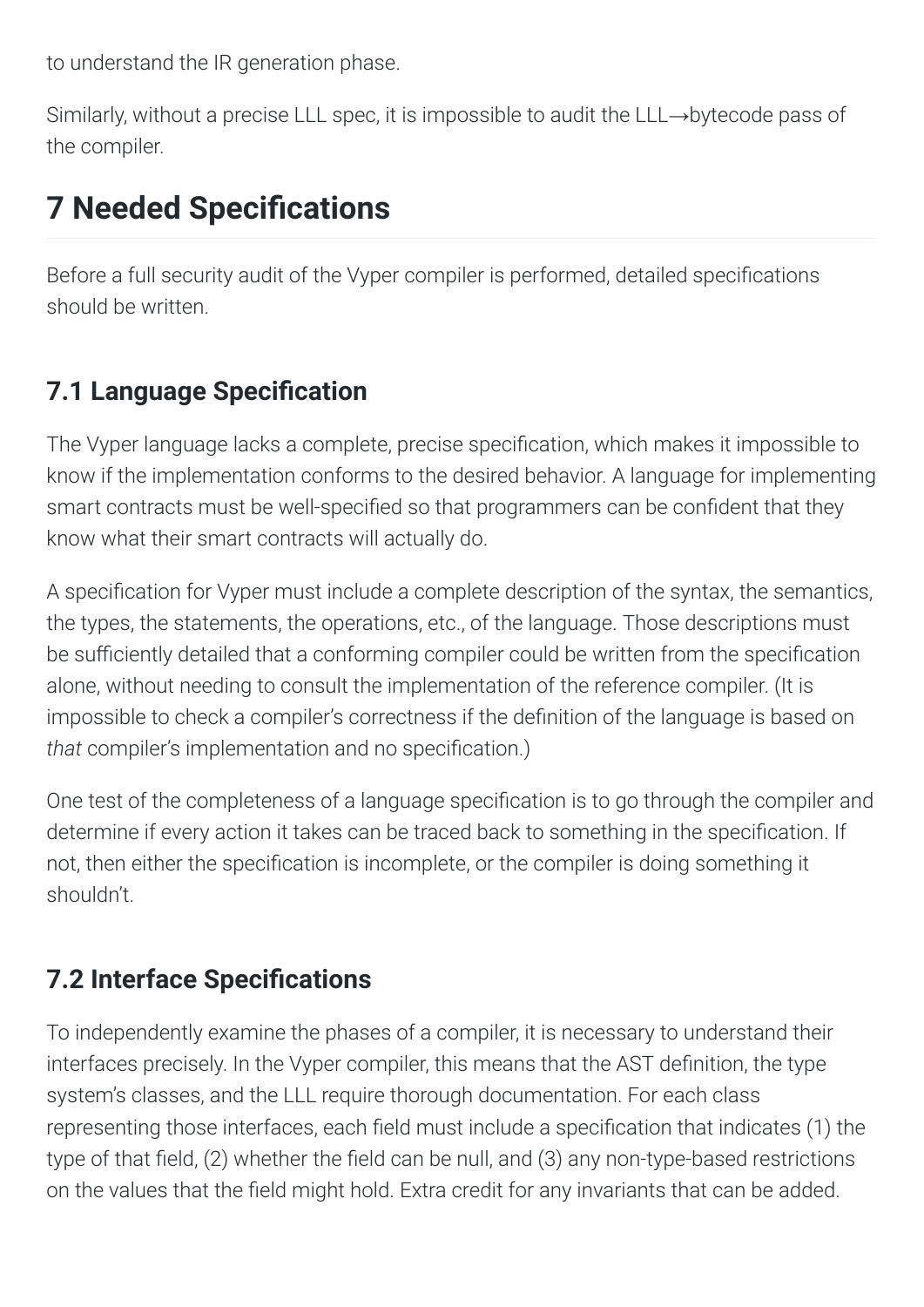# <span id="page-5-0"></span>**8 Bytecode Verification**

Well-formed bytecode has properties than can be checked statically in much the same way that statically-typed programs can be checked for type correctness. For example, at any given
instruction
in
a
well-formed
EVM
program,
the
evaluation
stack
should
have
exactly the same height no matter what **dynamic** execution path was followed to reach that instruction. If the code generated by the compiler does not have this property, then something is almost certainly amiss.

Java popularized the requirement that bytecode be automatically verified before it would be trusted for execution. Java's bytecode verifier tested not only the stack height property described above, but it also tracked the types of values on the stack and made sure that (1) the types on the stack were consistent independent of dynamic execution path, and (2) that the types were not used incorrectly. For example, the verifier would prove statically that
no
execution
path
would
add
two
object
references
together,
or
assign
an
integer value
to
a
location
that
expected
an
object
reference.
For
more
details,
see <https://docs.oracle.com/javase/specs/jvms/se7/html/jvms-4.html#jvms-4.10>

While the EVM does not require that bytecode pass any static verification tests, such a tool would be invaluable to building confidence that the Vyper compiler was emitting reasonable bytecode. While it may not make sense to go all the way to implementing a tool that can check type safety, it would be good to have confidence that the stack heights are behaving
consistently.

## <span id="page-5-1"></span>**8.1
"Valency"
in
the
code
generator**

The AST→LLL and LLL→EVM passes do some subtle/complex operations to make sure that the stack heights do not get out of sync—a property that a verifier could check.

We believe that some of the complexity is unnecessary because it seems to stem from the use of if in LLL to both translate statements (that should leave the stack empty), and expressions (that should add value(s) to the stack). This gets complicated by the fact that not all if s have an else, which means special care should be taken when the if is an expression. We would recommend introducing an if-expr operator to LLL and then asserting that all if s leave the stack empty (on both paths), and that all if-expr have both a then and else part, and that both add the same number of values to the stack.

# <span id="page-5-2"></span>**9
Auditable
Code**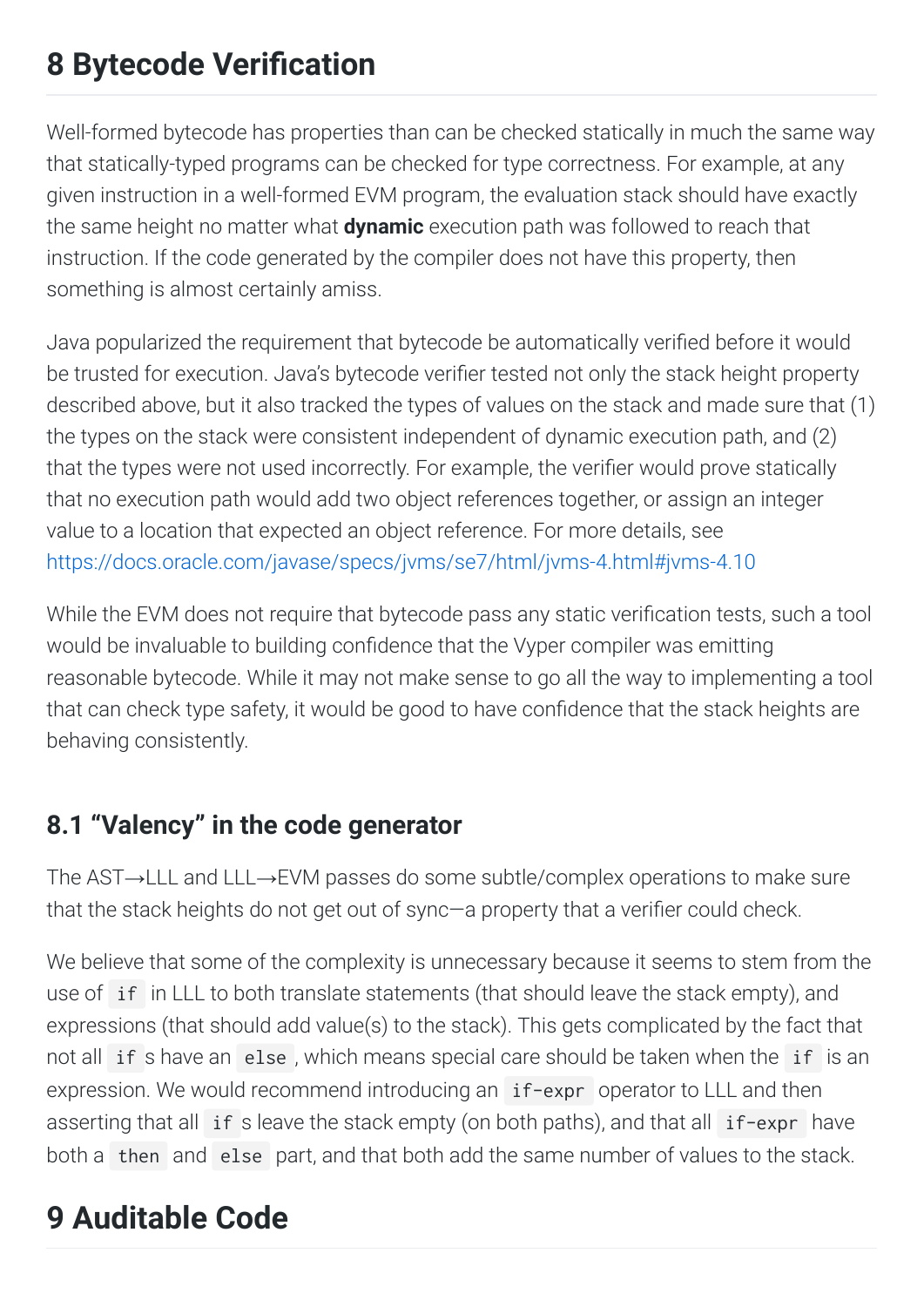Just as the compiler could benefit from being decomposed into a number of compiler phases, the code itself could benefit from refactoring. Small functions with well-defined interfaces
can
be
analyzed
independently.

## <span id="page-6-0"></span>**9.1
Refactor
Long
Functions**

Long functions are hard to read and often indicate that a function is doing several things at once. For example, arithmetic() in parser/expr.py is over 250 lines of code. This function could be broken up into multiple functions, each handling a single binary operation. There are many such examples in the code, particularly in parser/expr.py and parser/stmt.py .

## <span id="page-6-1"></span>**9.2
Use
Static
Typing**

Most of the Vyper compiler is lacking type annotations or has incorrect annotations. For example, dict\_to\_ast() seems to have an incorrect type annotation. The parameter is annotated with the type dict, but the body of the function is clearly meant to handle multiple
different
types:

```
def dict_to_ast(ast_struct: dict) -> vyper_ast.VyperNode:

if isinstance(ast_struct, dict) and 'ast_type' in ast_struct:

...

elif isinstance(ast_struct, list):

...

elif ast_struct is None or isinstance(ast_struct, (str, int)):

...

else:

...
```
We recommend using type annotations everywhere. Not only will this aid readability considerably,
but
it
will
likely
catch
bugs
that
could
otherwise
only
be
found
with comprehensive
testing.

## <span id="page-6-2"></span>**9.3
Avoid
Code
Repetition**

Code repetition increases the burden on an auditor or other code reader. They must examine similar code multiple times instead of reading a reusable function a single time.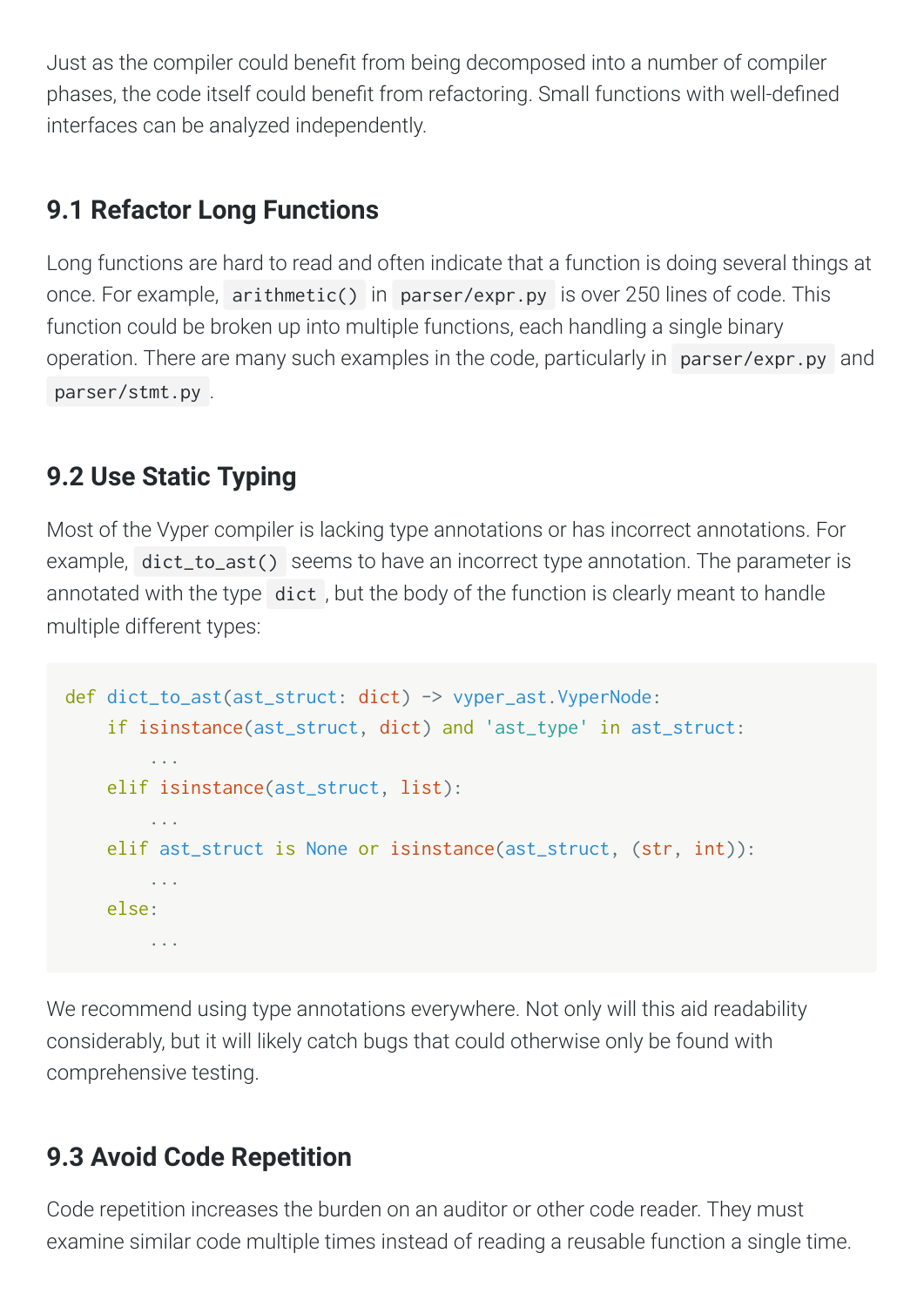Code repetition also increases the chance of introducing subtle bugs. As an example, concat() in functions/functions.py and list\_literals() in parser/expr.py both check that a series of values have the same type. They do this in subtly different ways, and the version in list\_literals() has a bug (included at the end of this report).

Other examples of code repetition are type checking and "clamping" integer values to an allowed
range.
Similar
variants
of
these
are
spread
throughout
the
codebase.

# <span id="page-7-0"></span>**10
Issues**

Below is a list of issues discovered during the security review. It is by no means comprehensive, as finding bugs was not the primary goal of the review.

## <span id="page-7-1"></span>**10.1 if / else [stack
height
mismatch
honeypot](#page-7-1)**

This issue is the same as https://github.com/ethereum/vyper/issues/1511 but shows how it
can
be
used
for
nefarious
purposes.

It appears in the below code that someone can call the default function with enough to get over the 1 ether threshold and then call the default function multiple times with no ether to drain the contract. (withdraw() fails to clear the account's balance and can thus be called repeatedly.)

However, it's impossible to reach the withdraw() function because when the if branch is not taken in \_\_default\_\_(), a stack underflow occurs, and the transaction is reverted.

The contract owner can retrieve all the locked funds after the one-week expiration has elapsed.

```
owner: public(address)
balances: public(map(address, uint256(wei)))
expiration: public(timestamp)
@public
def\_init_(

self.owner = msg.sender
    self.expiration = block.timestamp + (60 \times 60 \times 24 \times 7)
```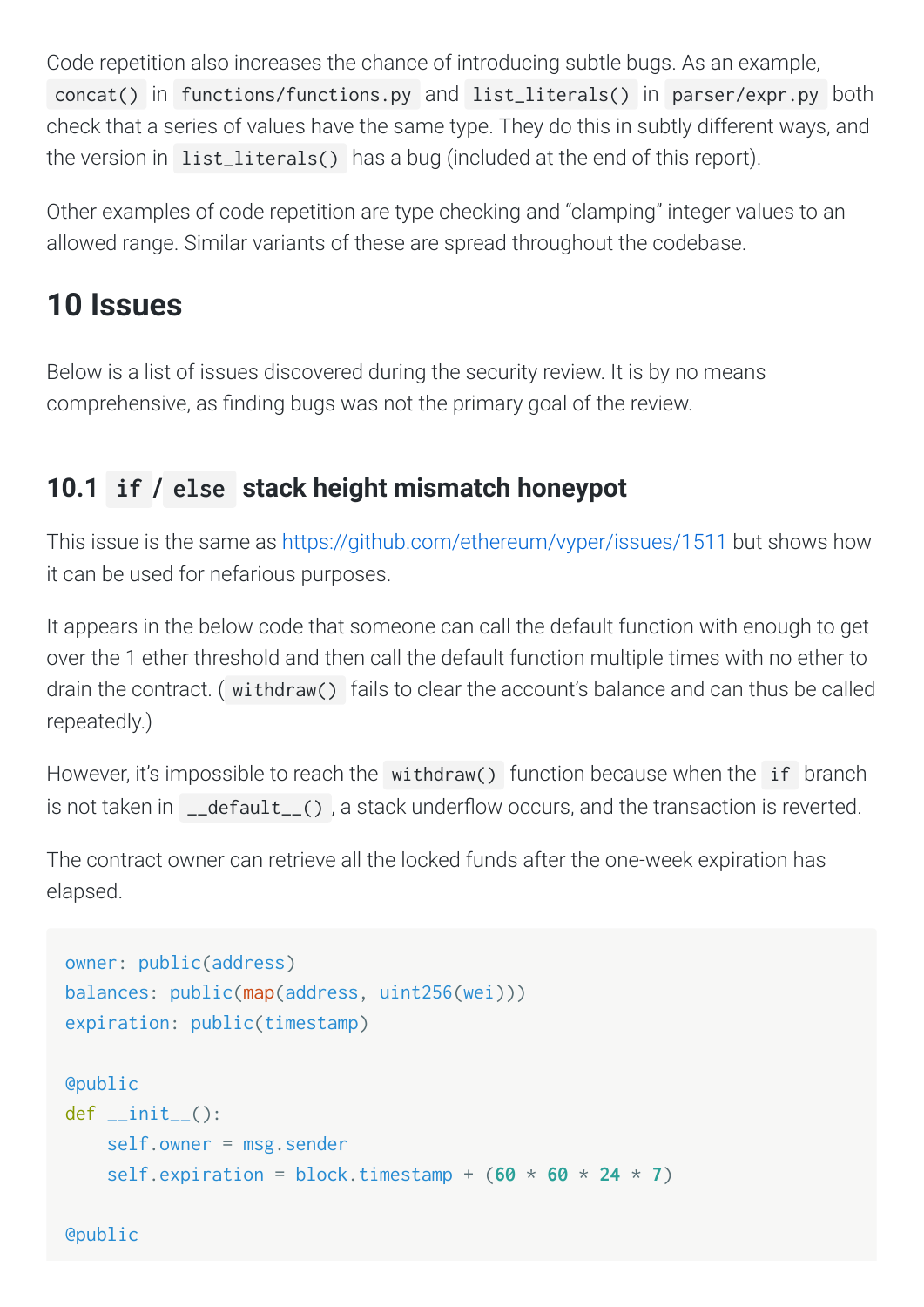```
@payable
def __default__():

if msg.value > 0:

assert msg.value >= as_wei_value(1, "ether")

self.deposit(msg.sender, msg.value)
    if msg.value == 0:

self.withdraw(msg.sender)
@public
def kill():

assert block.timestamp > self.expiration

selfdestruct(self.owner)
@private
def deposit(account: address, amount: uint256(wei)) -> uint256(wei):
    self.balances[account] += amount

return self.balances[account]
@private
def withdraw(account: address):
    send(account, self.balances[account])
```
## <span id="page-8-0"></span>**10.2 if / else [branches
with
different
resulting
stack
height
can](#page-8-0) lead
to
stack
manipulation**

This
is
related
to <https://github.com/ethereum/vyper/issues/1511>but
explores
the
more general
problem:

```
@private
@constant
def foo() \rightarrow uint256:

return 42
@private
@constant
def echo(a: uint256) \rightarrow uint256:

if False:
```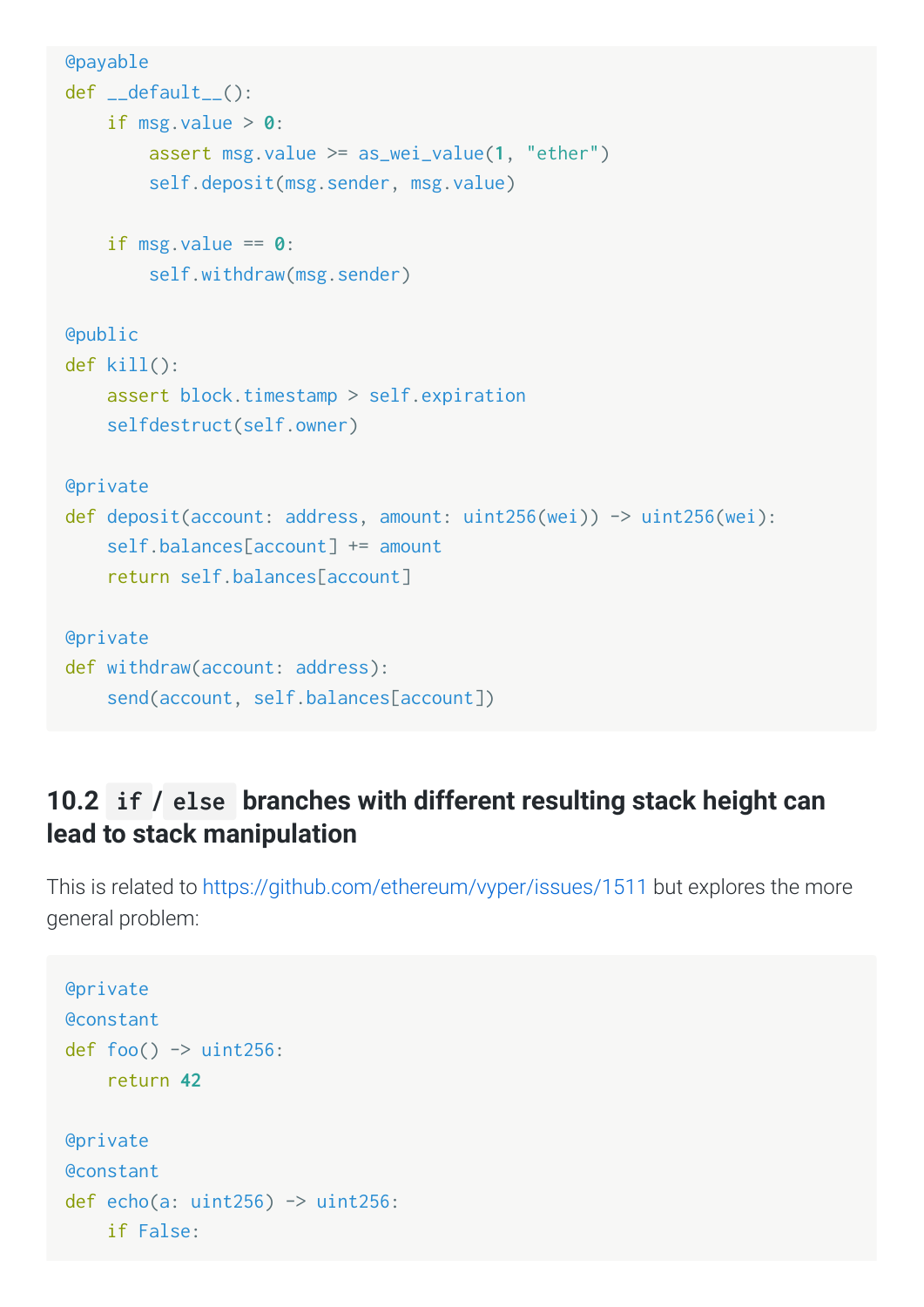```

self.foo()

return a
@public
@constant
def test() \rightarrow uint256:

a: uint256 = 123

if False:

pass

else:

self.foo()

self.echo(987)
     return a # BUG: returns 384
```
#### <span id="page-9-0"></span>10.3 uint256 exponentiation can overflow without error as long as **the
result
is
greater
than
the
base**

```
@public
@constant
def test(x: uint256, y: uint256) \rightarrow uint256:

return x**y #
BUG:
test(10,
78)
returns
7366328610147043661143211993049673
```
This
issue
is
due
to
the
following
code:

#### **code/vyper/parser/expr.py:L646-L658**

```
if ltyp == rtyp == 'uint256':

o = LLLnode.from_list([

'seq',
             \Gamma

'assert',
\Box \Box \Box \Box \Box \Box

'or',

['or', ['eq', right, 1], ['iszero', right]],

['lt', left, ['exp', left, right]]

],

],
```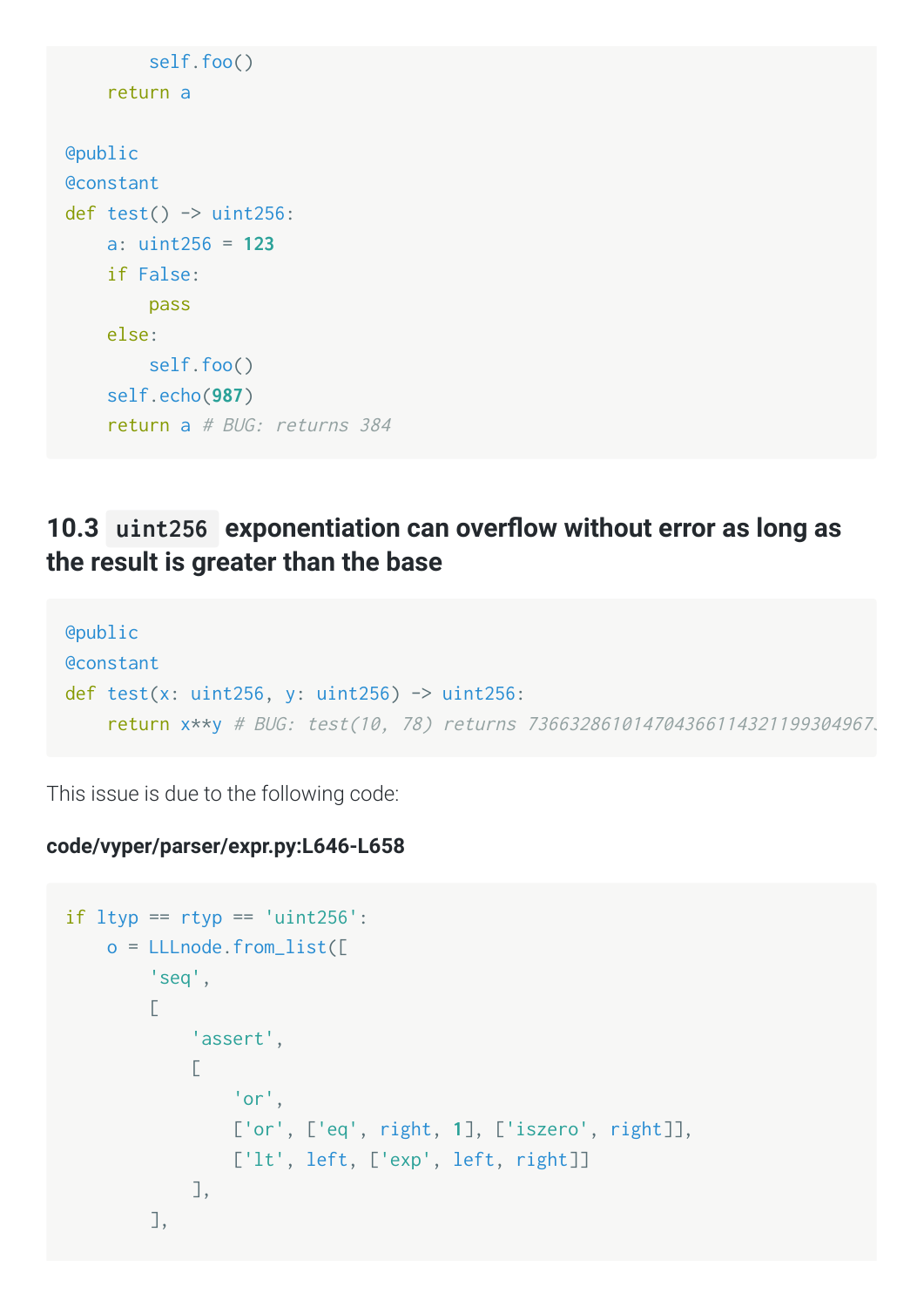```

['exp', left, right],
```
], typ=BaseType('uint256'), pos=getpos(self.expr))

#### <span id="page-10-0"></span>10.4 int128 exponentiation can overflow without error

```
@public
@constant
def test(x: int128, y: int128) -> int128:
    return x**y # BUG: test(2, 256) returns 0
```
The
relevant
compiler
code
is
here:

#### **code/vyper/parser/expr.py:L659-L667**

```
elif ltyp == rtyp == 'int128':new\_unit = left_type.unit

if left.typ.unit and not isinstance(self.expr.right, ast.Name):

new_unit = {left.typ.unit.copy().popitem()[0]: self.expr.right.n}

o = LLLnode.from_list(

['exp', left, right],

typ=BaseType('int128', new_unit),

pos=getpos(self.expr),
    \left( \right)
```
#### <span id="page-10-1"></span>**[10.5
Struct
literals
are
dependent
on
key
order](#page-10-1)**

Note that the same values for a and b are set in both test functions, just in a different order:

```
struct Foo:

a: uint256

b: uint256
@public
@constant
def test() \rightarrow uint256:
```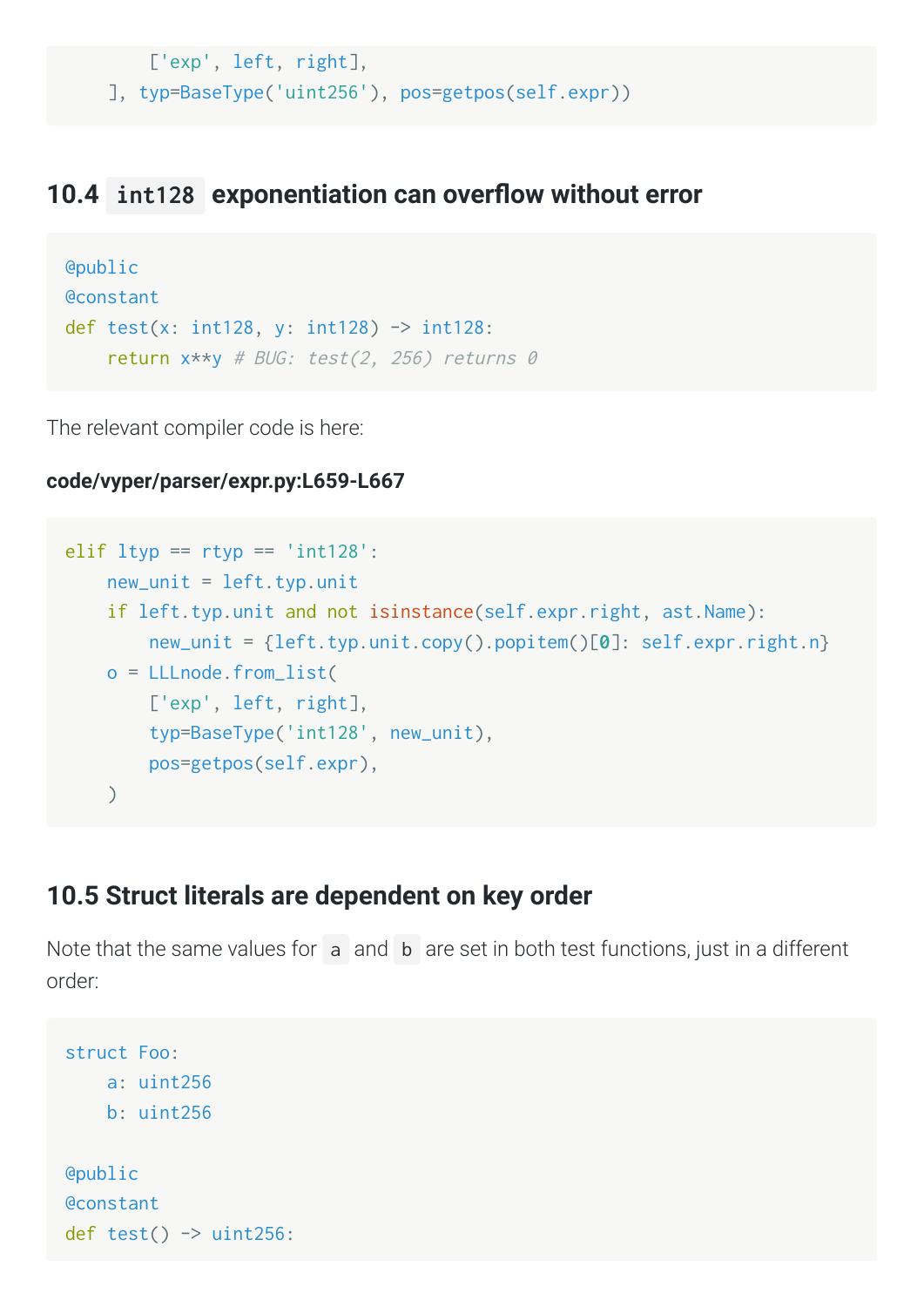```

foo: Foo = Foo({a: 1, b: 2})

return foo.a #
returns
1
@public
@constant
def test2() \rightarrow uint256:

foo: Foo = Foo({b: 2, a: 1})

return foo.a #
BUG:
returns
2
```
This issue is due to the following code, which is dependent on the order keys are returned:

#### **code/vyper/parser/expr.py:L1107-L1111**

```
return LLLnode.from_list(
    ["multi"] + [o[key] for key in (list(o.keys()))],

typ=StructType(members, name, is_literal=True),

pos=getpos(expr),
)
```
Note that the behavior may differ depending on what version of Python is used to run the compiler.

#### <span id="page-11-0"></span>**[10.6
Private
functions
can't
have
duplicate
function
selectors](#page-11-0)**

This
is
an
unnecessary
constraint.
Label
names
can
be
made
unique.

```
@private
@constant
def gfah(): pass
@private
@constant
def eexo(): pass
# error: Label with name priv_236395036 already exists!
```
#### <span id="page-11-1"></span>**[10.7
Event
packing
leaks
a
variable
into
the
current
context](#page-11-1)**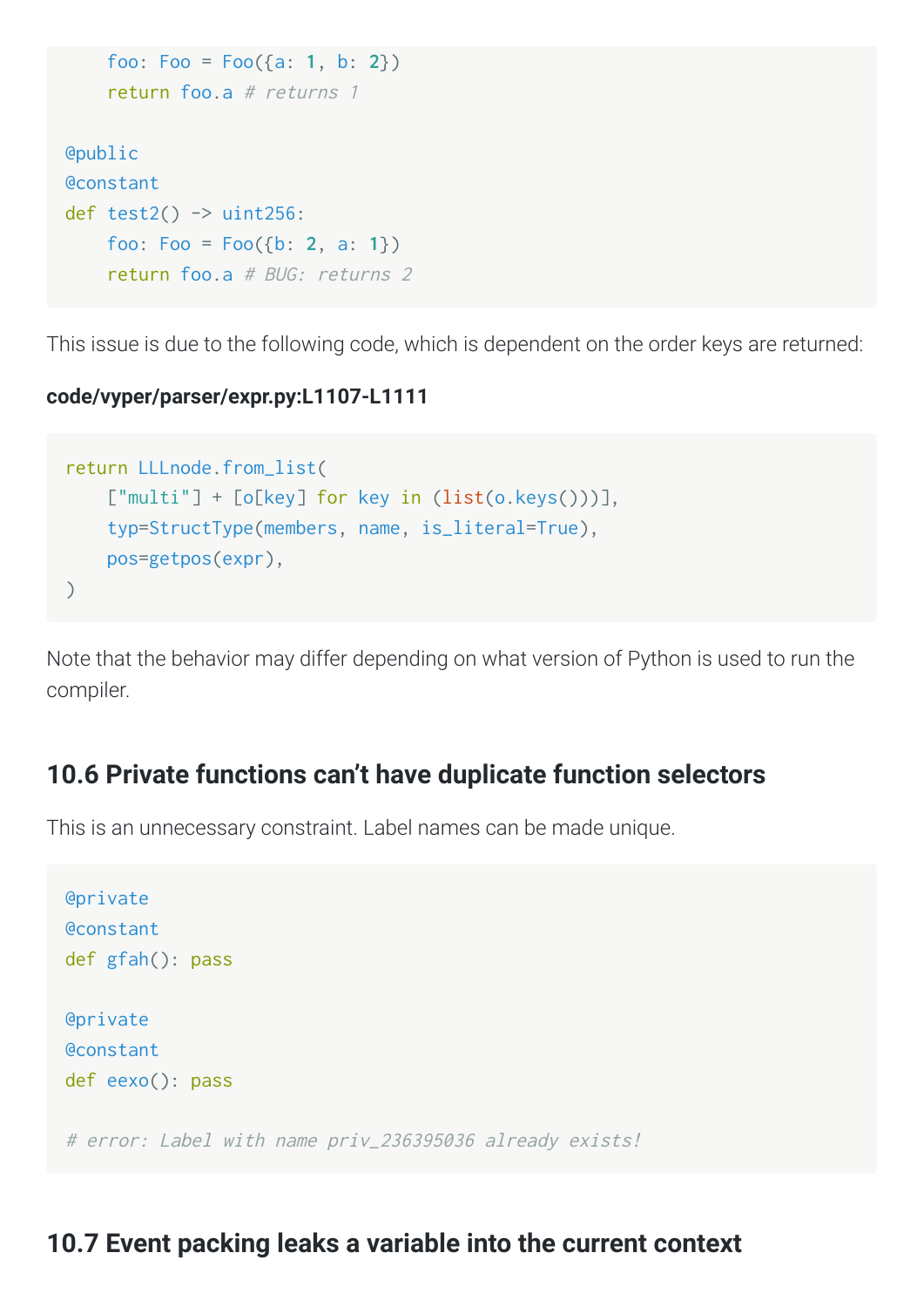```
Foo: event({a: bytes[25]})
@public
@constant
def test() -> string[7]:

log.Foo("testing")

return _log_pack_var_6_12 #
returns
"testing"
```
#### <span id="page-12-0"></span>10.8 Inappropriate overflow check for addmod and mulmod

addmod and mulmod should allow arbitrary uint256 operands, but the following code performs a check for addition or multiplication overflow:

#### **code/vyper/functions/functions.py:L1023-L1052**

```
@signature('uint256', 'uint256', 'uint256')
def uint256_addmod(expr, args, kwargs, context):

return LLLnode.from_list(
           \sqrt{2}

'seq',

['assert', args[2]],

['assert', ['or', ['iszero', args[1]], ['gt', ['add', args[0], arg

['addmod', args[0], args[1], args[2]],

],

typ=BaseType('uint256'),

pos=getpos(expr),
     \left( \right)@signature('uint256', 'uint256', 'uint256')
def uint256_mulmod(expr, args, kwargs, context):

return LLLnode.from_list(
           \Gamma

'seq',

['assert', args[2]],

['assert', [

'or',

['iszero', args[0]],
```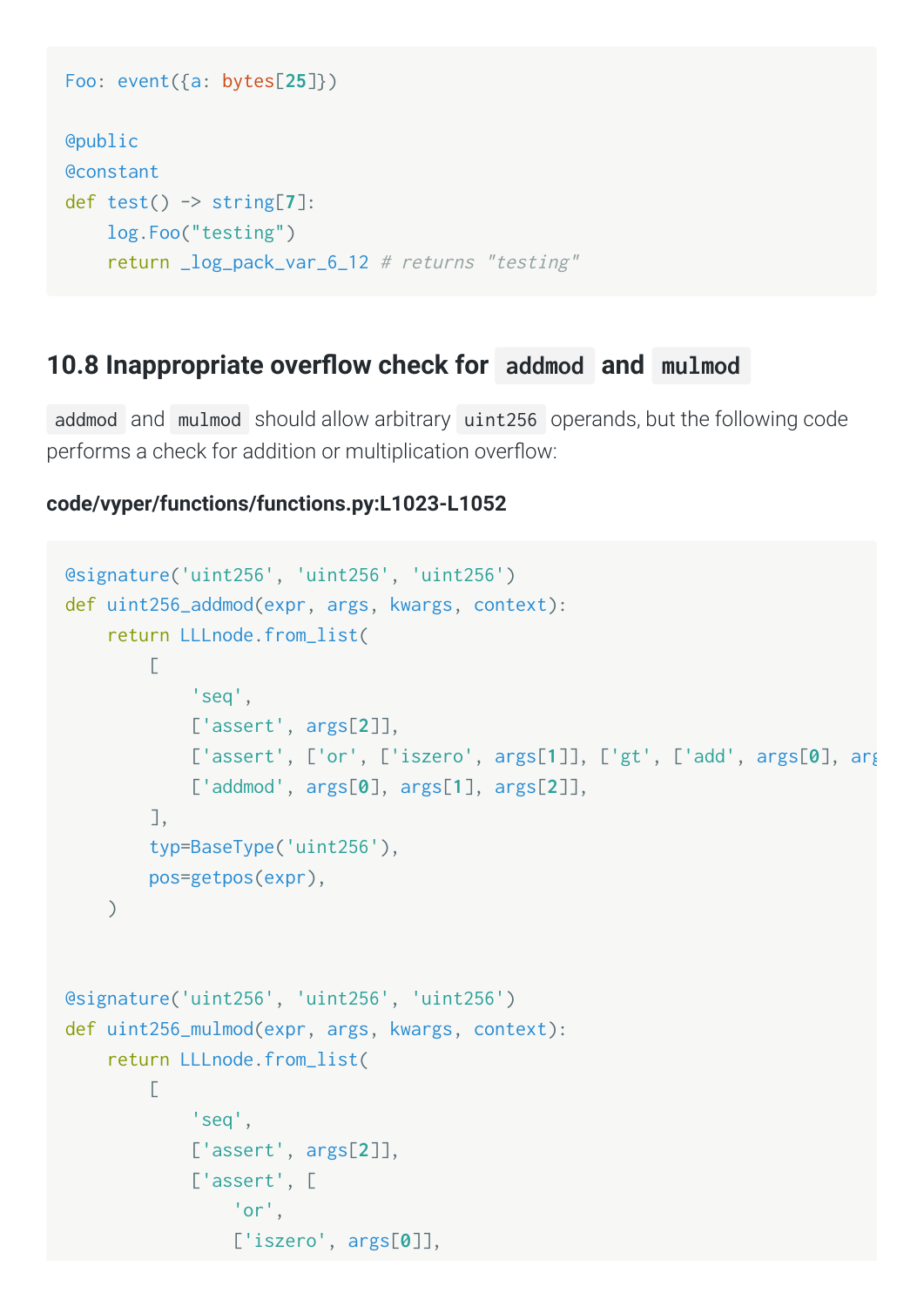```

['eq', ['div', ['mul', args[0], args[1]], args[0]], args[1]],

]],

['mulmod', args[0], args[1], args[2]],

],

typ=BaseType('uint256'),

pos=getpos(expr),
\mathcal{L}
```
This results to the following runtime errors:

```
@public
@constant
def test1(a: uint256, b: uint256) -> uint256:

return uint256_addmod(a, b, 12) #
test(2**255,
2**255)
reverts
@public
@constant
def test2(a: uint256, b: uint256) -> uint256:

return uint256_mulmod(a, b, 12) #
test(2**255,
2)
reverts
```
## <span id="page-13-0"></span>**[10.9
Min
and
max
can
incorrectly
use
signed
comparisons
depending](#page-13-0) on
argument
order**

```
@public
@constant
def test1() \rightarrow \text{uint256}:

return min(0, 2**255) #
returns
2**255
@public
@constant
def test2() \rightarrow uint256:

return min(2**255, 0) #
returns
0
```
This
is
due
to
the
following
code:

#### **code/vyper/functions/functions.py:L1174-L1177**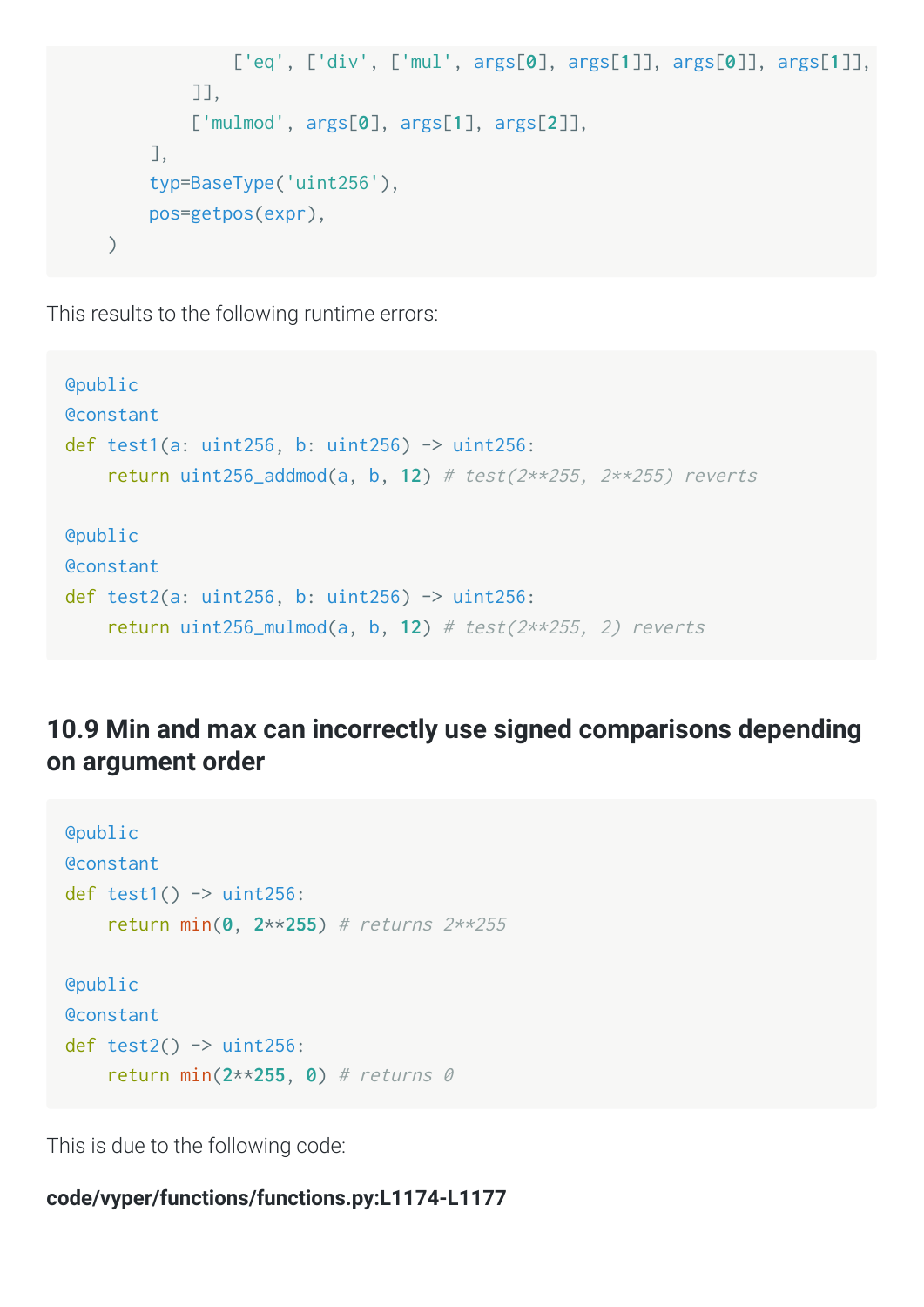```
if left.typ.typ == 'uint256':

comparator = 'gt' if is_min else 'lt'
else:

comparator = 'sgt' if is_min else 'slt'
```
#### <span id="page-14-0"></span>10.10 Possible simplification for list return type checking

It seems that the following check:

#### **code/vyper/parser/stmt.py:L869-L877**

```
sub_base_type = re.split(r'\(|\[', str(sub.typ.subtype))[0]
ret_base_type = re.split(r'\(|\[', str(self.context.return_type.subtype))[0]
loop_memory_position = self.context.new_placeholder(typ=BaseType('uint256'))
if sub_base_type != ret_base_type:

raise TypeMismatchException(
        f"List return type {sub_base_type} does not match specified "

f"return
type,
expecting
{ret_base_type}",

self.stmt
    \lambda
```
can
simply
be:

```
if sub.typ.subtype != self.context.return_type.subtype:

raise TypeMismatchException(
         f"List return type {sub.typ.subtype} does not match specified "

f"return
type,
expecting
{self.context.return_type.subtype}",

self.stmt
    \left( \right)
```
### <span id="page-14-1"></span>**[10.11
List
literals
can
have
mismatched
types
due
to
an
off-by-one](#page-14-1) error**

```
This check should use > 0 instead of > 1 :
```
#### **code/vyper/parser/expr.py:L1066-L1067**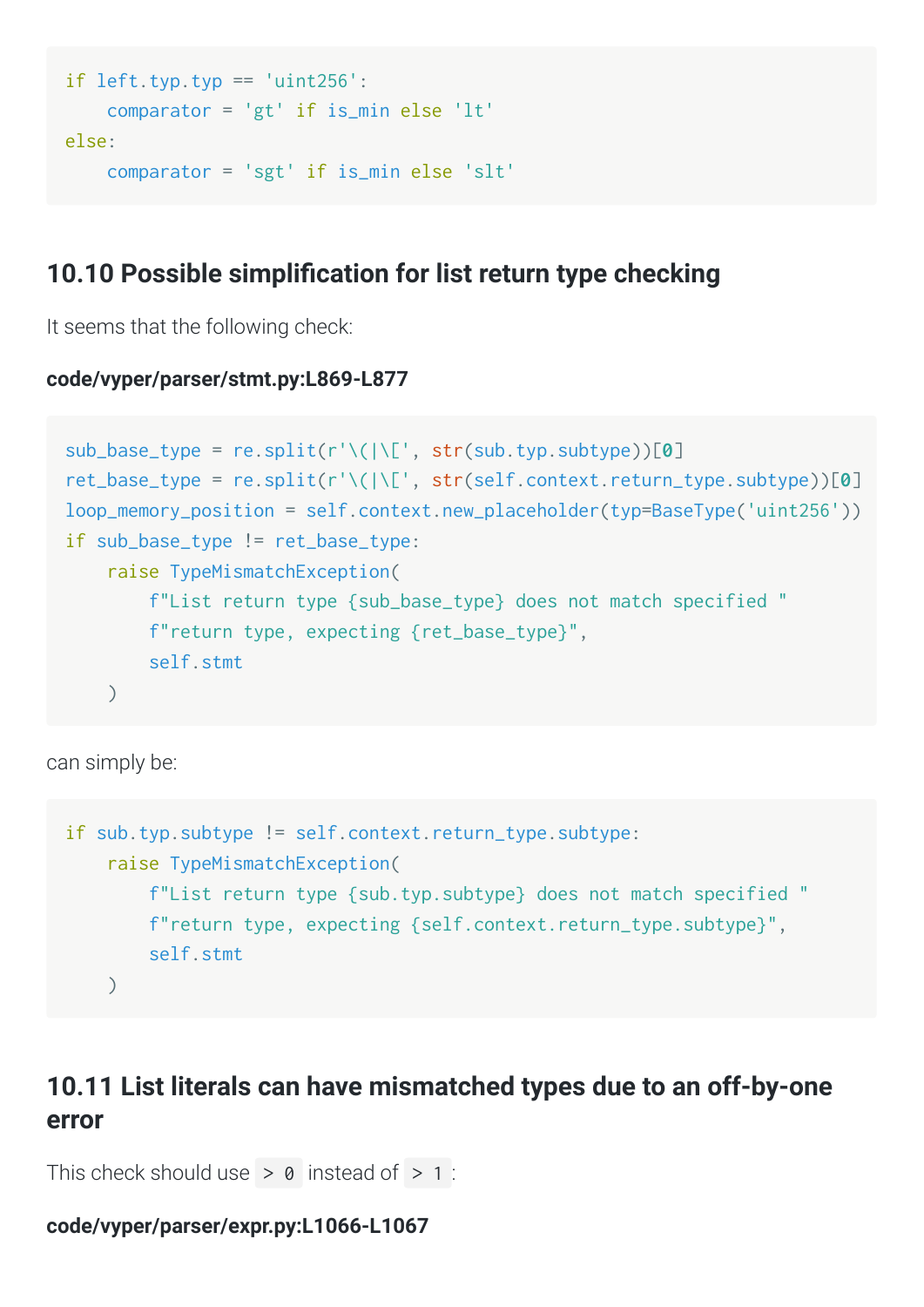```
if len(o) > 1 and previous type != current type:

raise TypeMismatchException("Lists
may
only
contain
one
type", self.expr)
```
The
result
is
inconsistent
type
checking
for
list
literals:

```
@public
def test():

x: uint256[3] = [2**255, 1, 3] #
Compiles
without
error
    y: uint256[3] = [1, 2**255, 3] # Error: Lists may only contain one type
```
#### <span id="page-15-0"></span>**[10.12
Modulo
at
compile
time
differs
from
modulo
at
runtime](#page-15-0)**

At compile time, constant expressions are computed using Python's built-in modulo operator.
It
handles
negative
numbers
differently
from
the
EVM:

```
@public
@constant
def foo() \rightarrow int128:

return -5%2 #
returns
1
@public
@constant
def bar(n: int128) -> int128:
    return n\<sup>2</sup> # bar(-5) returns -1
```
#### <span id="page-15-1"></span>**[10.13
Negative
constants
can
be
used
in
some
places
where](#page-15-1) uint256 is
required**

The following code casts int128 literals to uint256 without any check on the value:

**code/vyper/parser/parser\_utils.py:L415-L417**

```
#
Integer
literal
conversion.
elif (frm.typ, to.typ, frm.is_literal) == ('int128', 'uint256', True):
    return LLLnode(orig.value, orig.args, typ=to, add_gas_estimate=orig.add_ga
```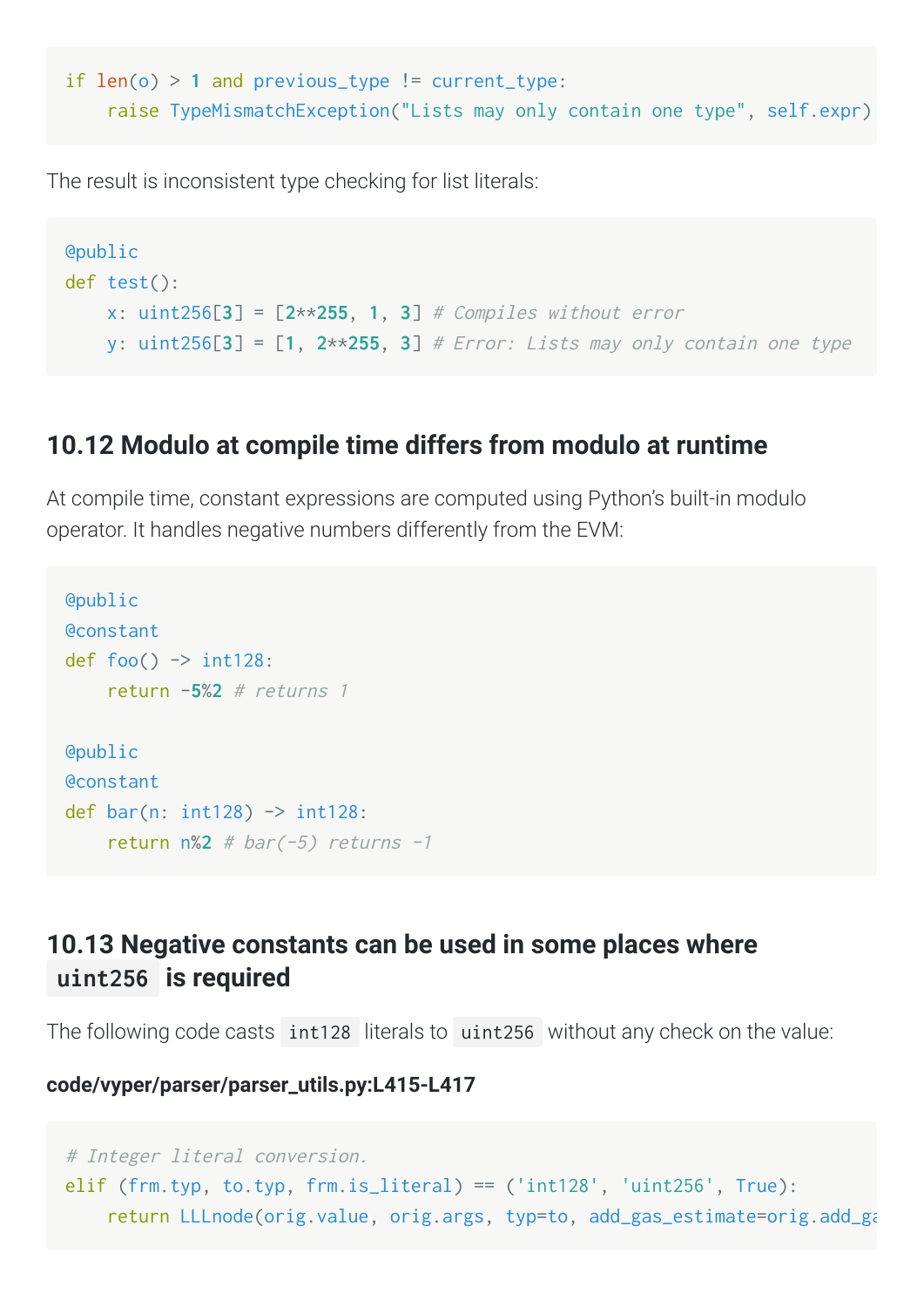This
permits
the
following
(invalid)
code
to
compile
without
error:

```
Test: event({ n: uint256 })
x: map(uint256, uint256)
@public
def test():

a: uint256 = self.x[-7]

log.Test(-7)
```
## <span id="page-16-0"></span>10.14 Private function calls with arguments needlessly store a **function
selector
in
memory**

The
following
Vyper
code:

```
@private
@constant
def bar(a: uint256):

pass
@public
def foo():

self.bar(1)
```
produces
the
following
IR:

```
...
/*
Internal
Call:
bar
*/
[pop,

[seq_unchecked,

[seq, [mstore, 320, 69443890], [mstore, 352, 1]],
...
```
Note that 69443890 == 0x423a132 == bytes4(keccak256("bar(uint256)")).

Storing
this
in
memory
doesn't
seem
to
have
any
purpose.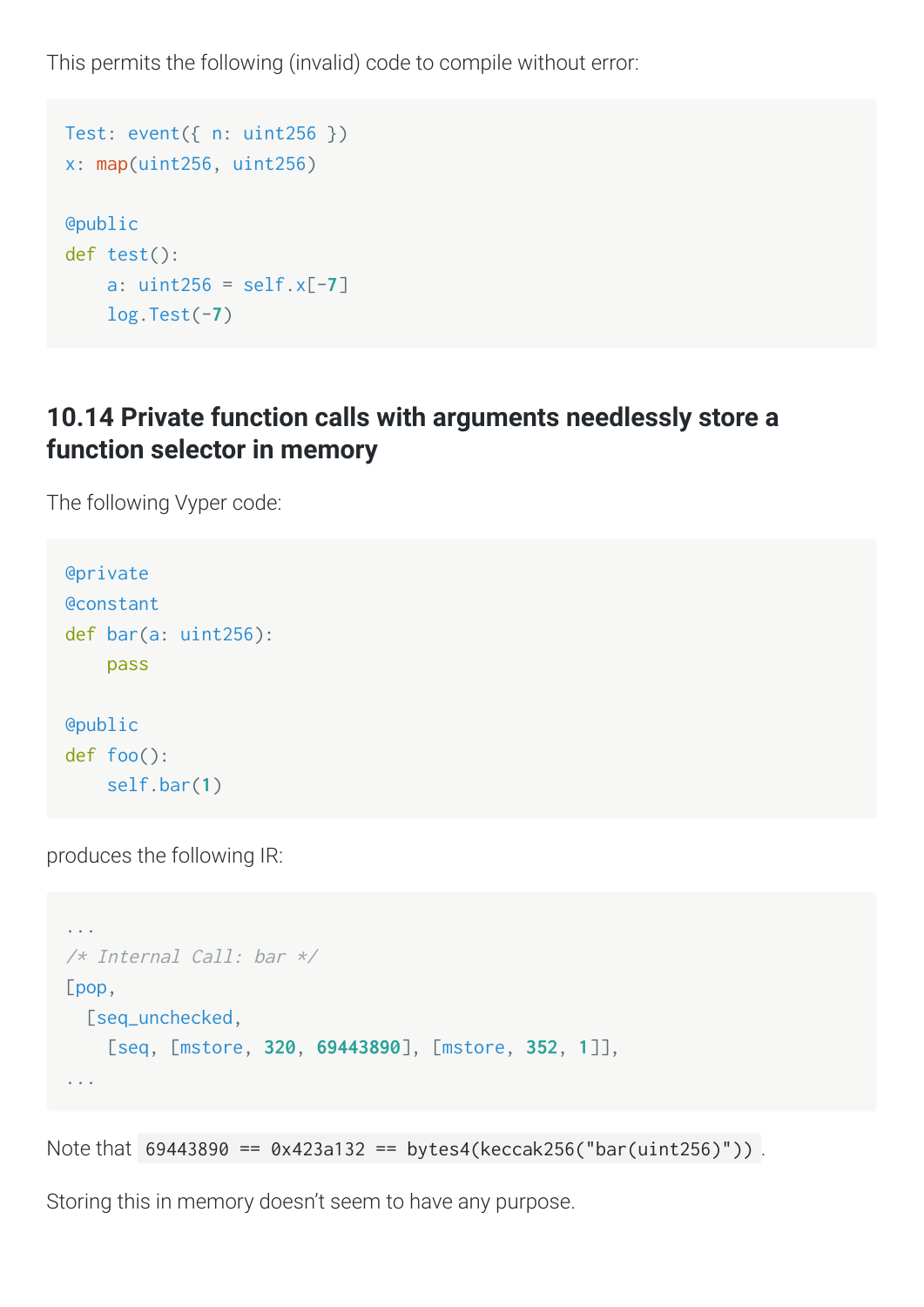#### <span id="page-17-0"></span>10.15 Runtime error when making an external call to the same **contract**

This code makes it an error to make an external call to the same contract:

#### **code/vyper/parser/external\_call.py:L75**

['assert', ['ne', 'address', contract\_address]],

This is a surprising limitation. It doesn't seem to have a clear benefit, and it could be problematic. As an example, multisig wallets often use self-calls to perform administrative functions. This way the wallet owners have to agree to make a change like lowering the required
threshold
of
signatures.
In
Vyper,
this
would
produce
a
runtime
error.

#### <span id="page-17-1"></span>10.16 ZERO WEI constant can be defined with no effect

ZERO\_WEI is a built-in constant, so it shouldn't be allowed as a user-defined constant:

```
ZERO_WEI: constant(uint256(wei)) = 3
ONE_WEI: constant(uint256(wei)) = 5
@public
@constant
def zero() \rightarrow uint256(wei):
    return ZERO_WEI # returns 0, not 3
@public
@constant
def one() \rightarrow uint256(wei):

return ONE_WEI #
returns
5,
as
expected
```
#### <span id="page-17-2"></span>**[10.17
Decimals
can't
be
the
base
for
exponentiation](#page-17-2)**

This might be an intentional restriction, but the error messages are confusing:

```
@public
def test(x: decimal) -> decimal:
```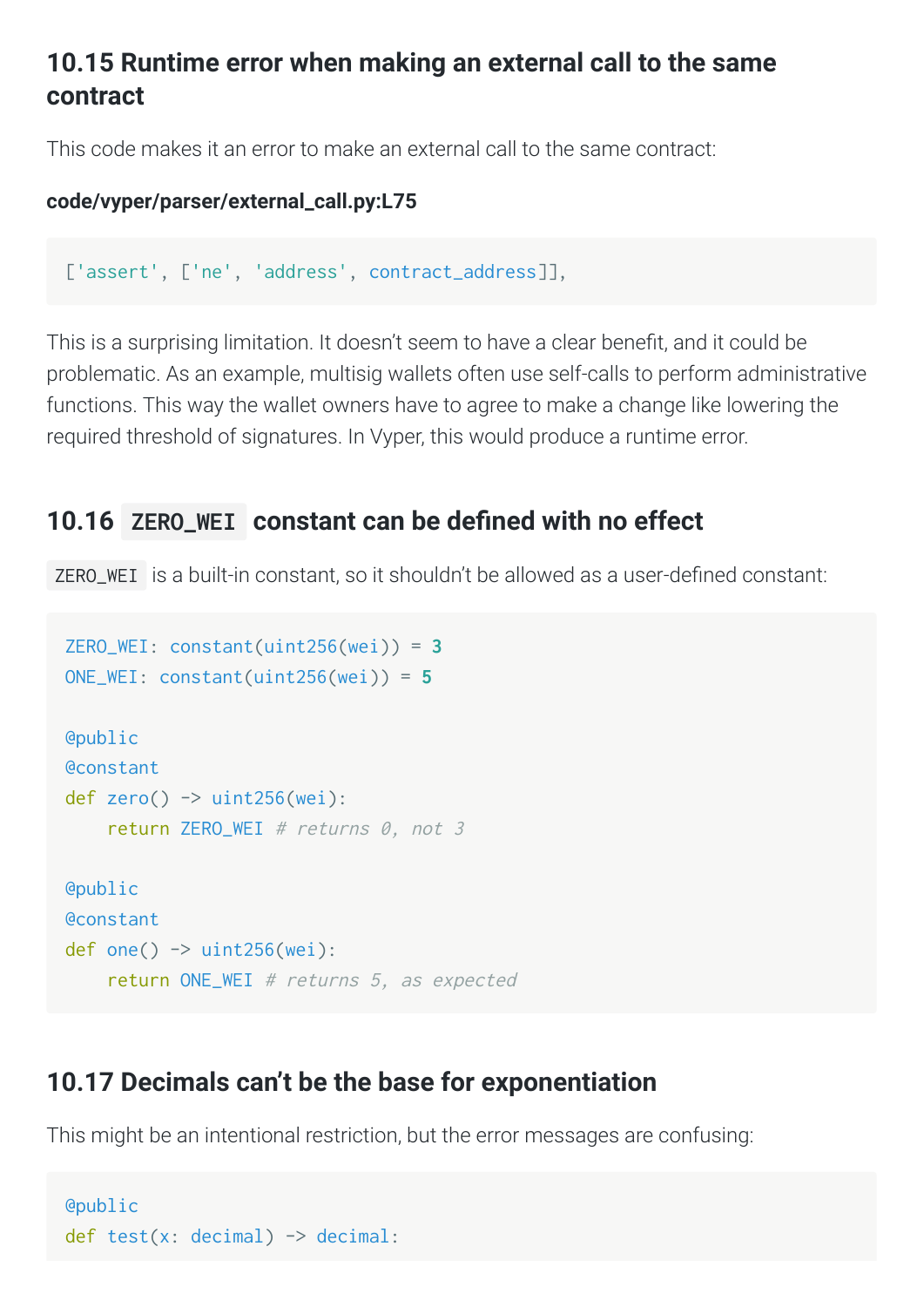return x\*\*convert(2, decimal) # Error: Only whole number exponents are sup return x\*\*2 # Error: Cannot implicitly convert decimal to int128.

#### <span id="page-18-0"></span>**[10.18
Array
types
are
not
hashed
for
event
topics](#page-18-0)**

Solidity hashes all array types, including bytes and string s, when they're used as indexed
parameters
(event
topics).

Vyper only accepts bytes and string s with a maximum length of 32. They're then converted to bytes 32. This could be an interoperability problem. Vyper doesn't appear to accept
other
array
types
as
indexed
event
parameters
at
all.

#### <span id="page-18-1"></span>**[10.19
Incorrect
error
message
when
converting
a
long
bytes
array](#page-18-1)**

The following code results in the error message Cannot convert bytes array of max length
320
to
uint256 :

```
@public
@constant
def test(b: bytes[34]) -> uint256:

return convert(b, uint256)
```
This
is
a
typo
in
the
error
message
here:

#### **code/vyper/types/convert.py:L229**

f"Cannot convert bytes array of max length {in\_arg.value} to uint256",

The error should use in\_arg.typ.max\_len instead. Note that this same mistake occurs multiple
places
in
the
code.

### <span id="page-18-2"></span>**[10.20
Code
that
ends
in
a
comment
\(with
no
newline\)
cannot
be](#page-18-2) compiled**

This was previously reported for Vyper, but it's actually a Python bug: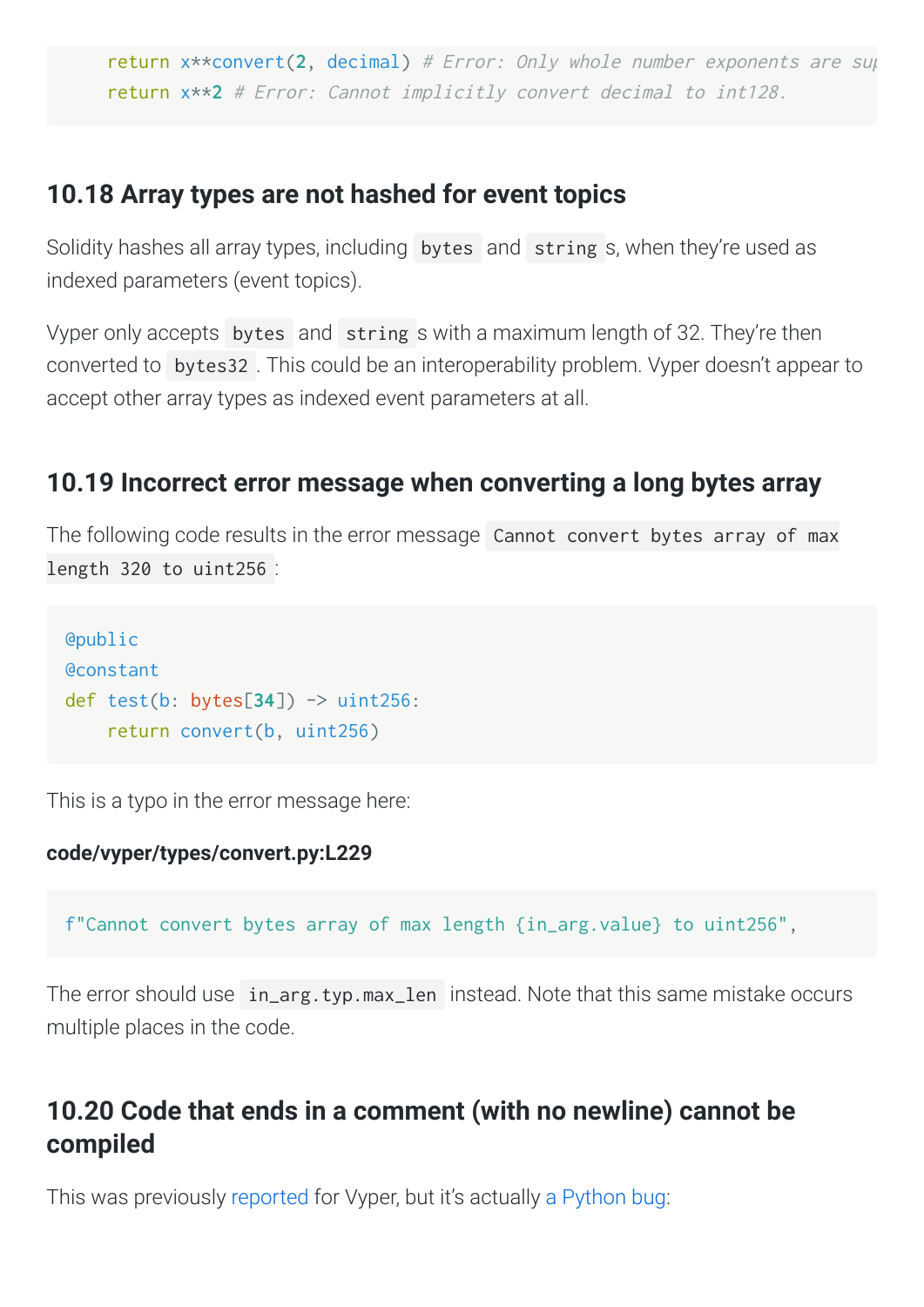```
@public
def __init__():

pass
```

```
#
BUG
(no
newline)
```
#### <span id="page-19-0"></span>**[10.21
Struct
getter
collisions](#page-19-0)**

Due to the way getter names are generated for struct fields, collisions can happen:

```
struct Test:

foo: uint256

__foo: uint256
a: public(Test)
a__: public(Test)
```
The error message is Duplicate function name: a\_\_\_\_foo . This is better than an ambiguity, but perhaps the collision should be avoided altogether by using a separator that cannot
appear
in
identiers.

The
following
code
is
responsible
for
this
naming:

#### **code/vyper/parser/global\_context.py:L230-L240**

```
# Struct type: for each member variable, make a separate getter, extend
# its function name with the name of the variable, do not add input
# arguments, add a member access to the return statement
elif isinstance(typ, StructType):
    o = []

for k, v in typ.members.items():

for funname, head, tail, base in cls._mk_getter_helper(v, depth):
            o.append(("_{-1} " + k + funname, head, ". " + k + tail, base))

return o
else:

raise Exception("Unexpected
type")
```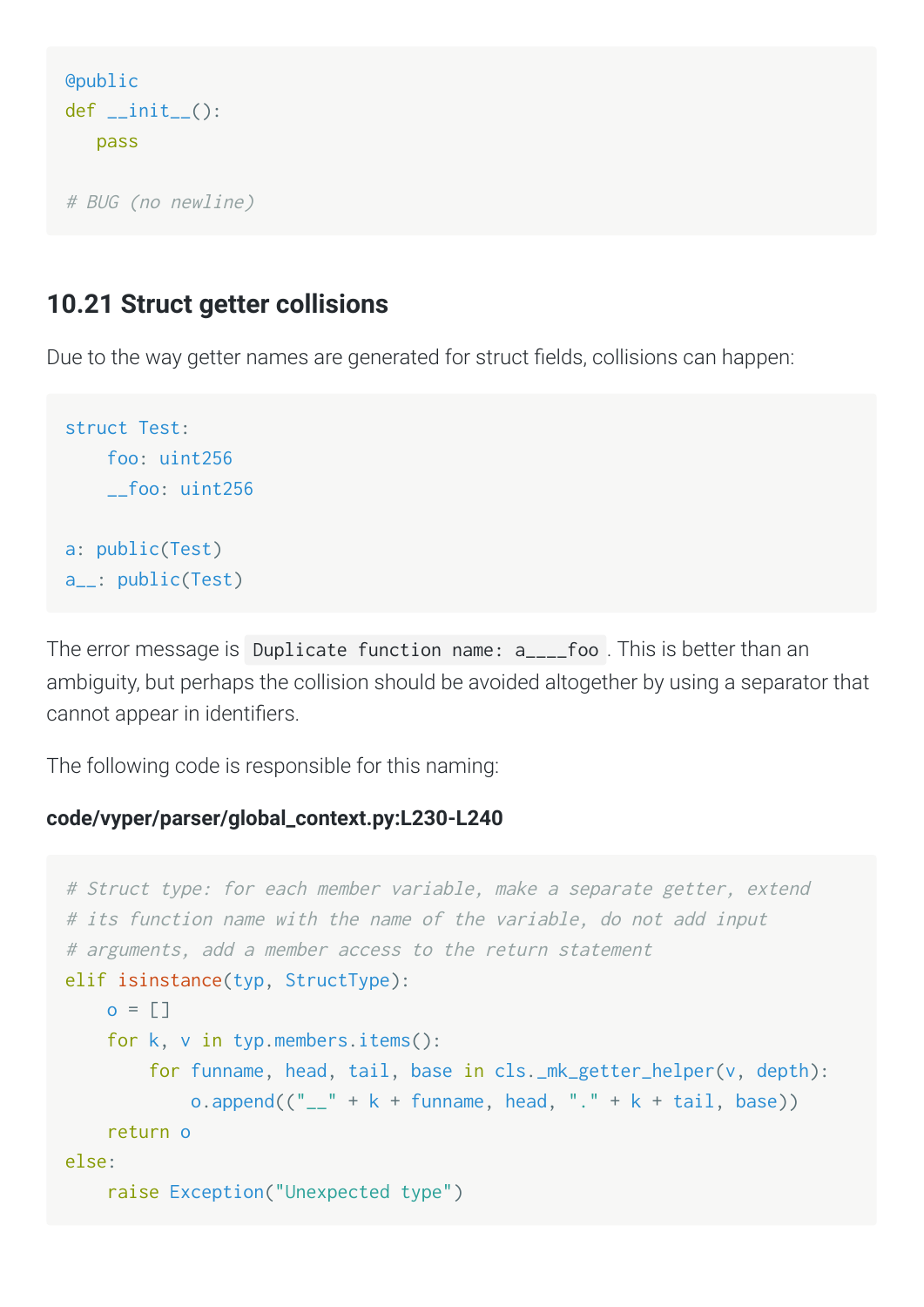#### <span id="page-20-0"></span>10.22 Relative imports are broken beyond one parent level

The
following
code
produces
paths
like ..../something.vy instead
of ../../../something.vy :

#### **code/vyper/signatures/interface.py:L225-L226**

```
if level:
    base_path = f''{'}.'+level}/{module.replace('.','')'}''
```
A path like ..../something.vy is actually valid, so this can end up importing code from a surprising place. The expected behavior is [undocumented](https://vyper.readthedocs.io/en/latest/structure-of-a-contract.html#imports-via-import), so perhaps the intention was just to disallow more than two leading dots.

#### <span id="page-20-1"></span>**[10.23
Exponentiation
of
a
type
with
units
works
differently
for](#page-20-1) uint256 and int128**

When the underlying type is uint256, all units are stripped away. When the underlying type is int128, the units remain but with an incorrect exponent  $(m**3)$  rather than  $m**6$ below):

```
units: {

m: "meter"
}
@public
@constant
def test() -> int128(m**3):

a: int128(m**2) = 5
    return a**3 # BUG: Type int128(mx*3) instead of int128(mx*6)@public
@constant
def test2() \rightarrow uint256:

a: uint256(m**2) = 5
    return a**2 # BUG: Type uint256 instead of uint256(m**4)
```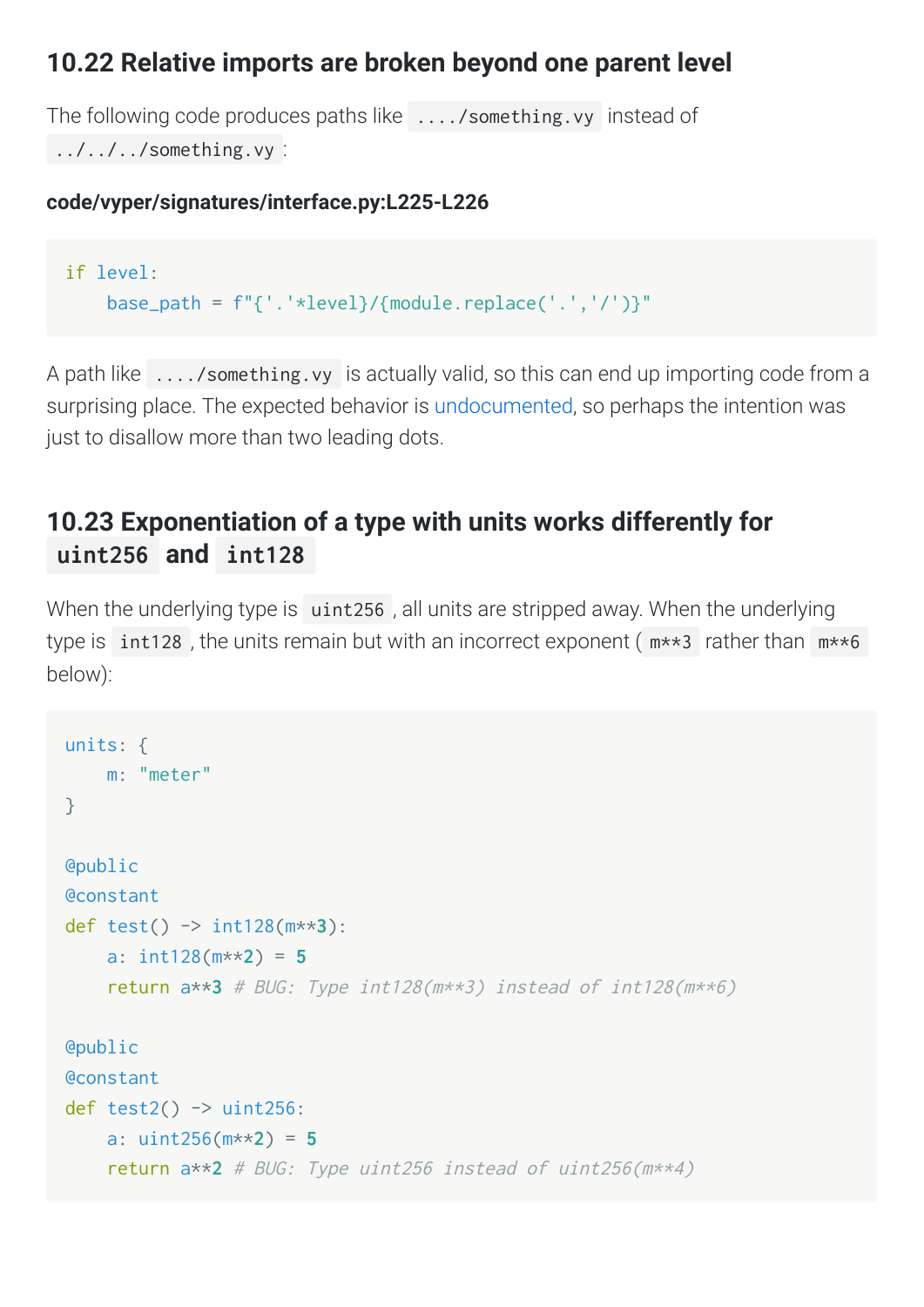#### <span id="page-21-0"></span>10.24 Negation ("unary subtraction") can underflow

There is no check for underflow when negating:

```
@constant
@public
def bar(x: uint256) \rightarrow uint256:
    return -x # BUG: returns 2**256 - x
```
Using  $\theta$  - x instead reverts as expected.

The issue is here, where no check is done for underflow:

```
code/vyper/parser/expr.py:L969-L985
```

```
elif isinstance(self.expr.op, ast.USub):

if not is_numeric_type(operand.typ):

raise TypeMismatchException(

f"Unsupported
type
for
negation:
{operand.typ}",

operand,
\left( \begin{array}{c} \end{array} \right)

if operand.typ.is_literal and 'int' in operand.typ.typ:

num = ast.Num(n=0 - operand.value)

num.source_code = self.expr.source_code

num.lineno = self.expr.lineno

num.col_offset = self.expr.col_offset

num.end_lineno = self.expr.end_lineno

num.end_col_offset = self.expr.end_col_offset

return Expr.parse_value_expr(num, self.context)

return LLLnode.from_list(["sub", 0, operand], typ=operand.typ, pos=getpos(
```
#### <span id="page-21-1"></span>**[10.25
Type
confusion
with
timestamp
negation](#page-21-1)**

Subtracting two timestamps yields a timedelta, but -x where x is a timestamp is still a timestamp :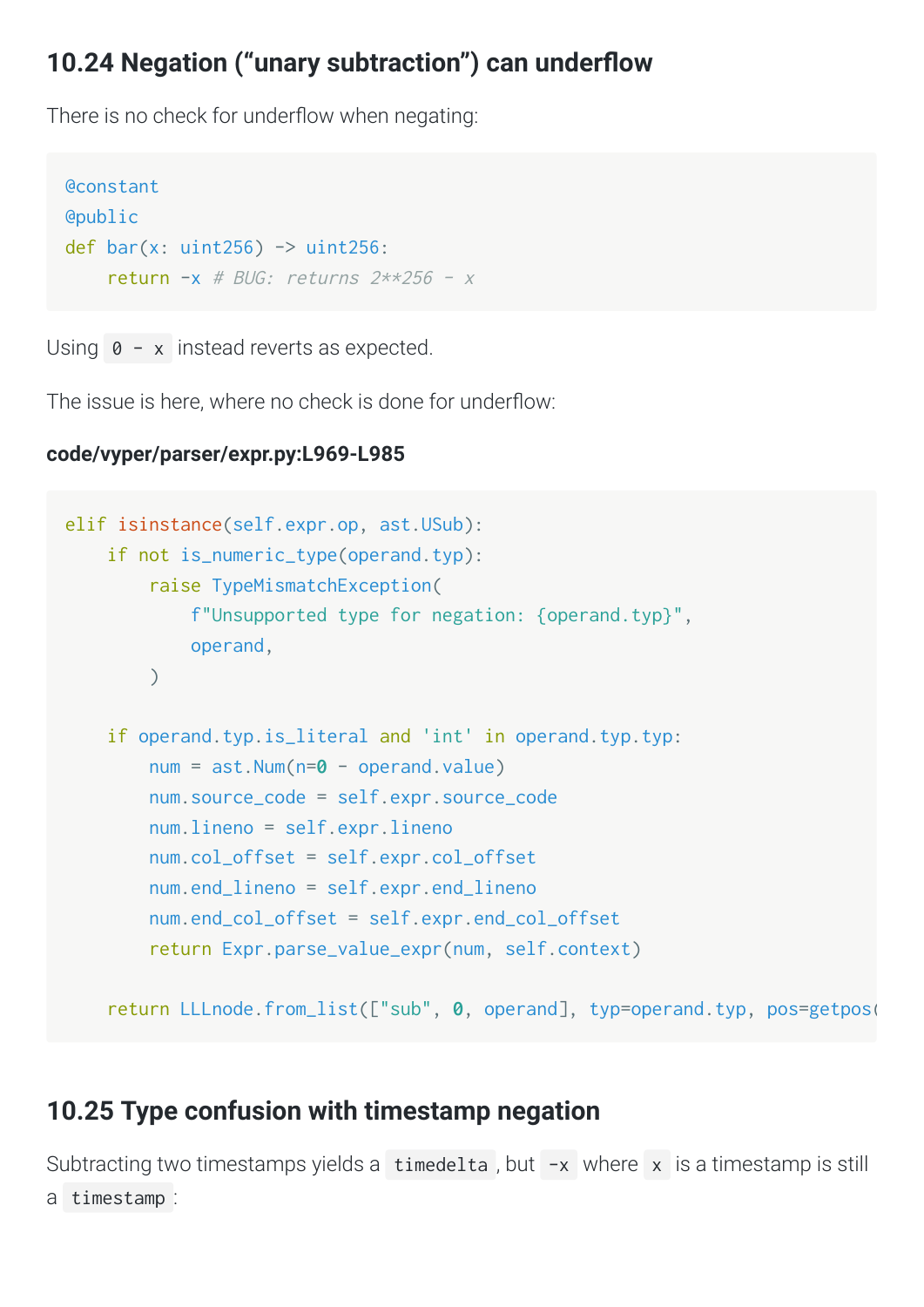```
@public
def test(x: timestamp) -> timestamp:

return -x
```
Note that this negation probably shouldn't be allowed at all, given that timestamp is an unsigned value, so perhaps this issue will go away when that is fixed.

#### <span id="page-22-0"></span>10.26 Array being iterated over can be modified in another function

Modifying the array directly in the loop body is disallowed, so this could be considered a bug:

```
x: uint256[1]
@private
def store_in_x(index: uint256, value: uint256):
    self.xfindex1 = value@public
def foo():

for n in self.x:

#
self.x[0]
=
n
*
2
#
blocked
with
"Altering
list
'self.x'
which
is
be
        self.store_in_x(0, n * 2) # BUG: allowed
```
#### <span id="page-22-1"></span>10.27 Infinite loop via modifying loop index

The generated variable \_index\_for\_\* shouldn't be accessible. The following generates an infinite loop:

```
@public
def infinite_loop():

for n in [1,2,3]:
         \_index\_for\_n = 0 # BUG
```
#### <span id="page-22-2"></span>**[10.28
Can't
loop
over
a
nested
array](#page-22-2)**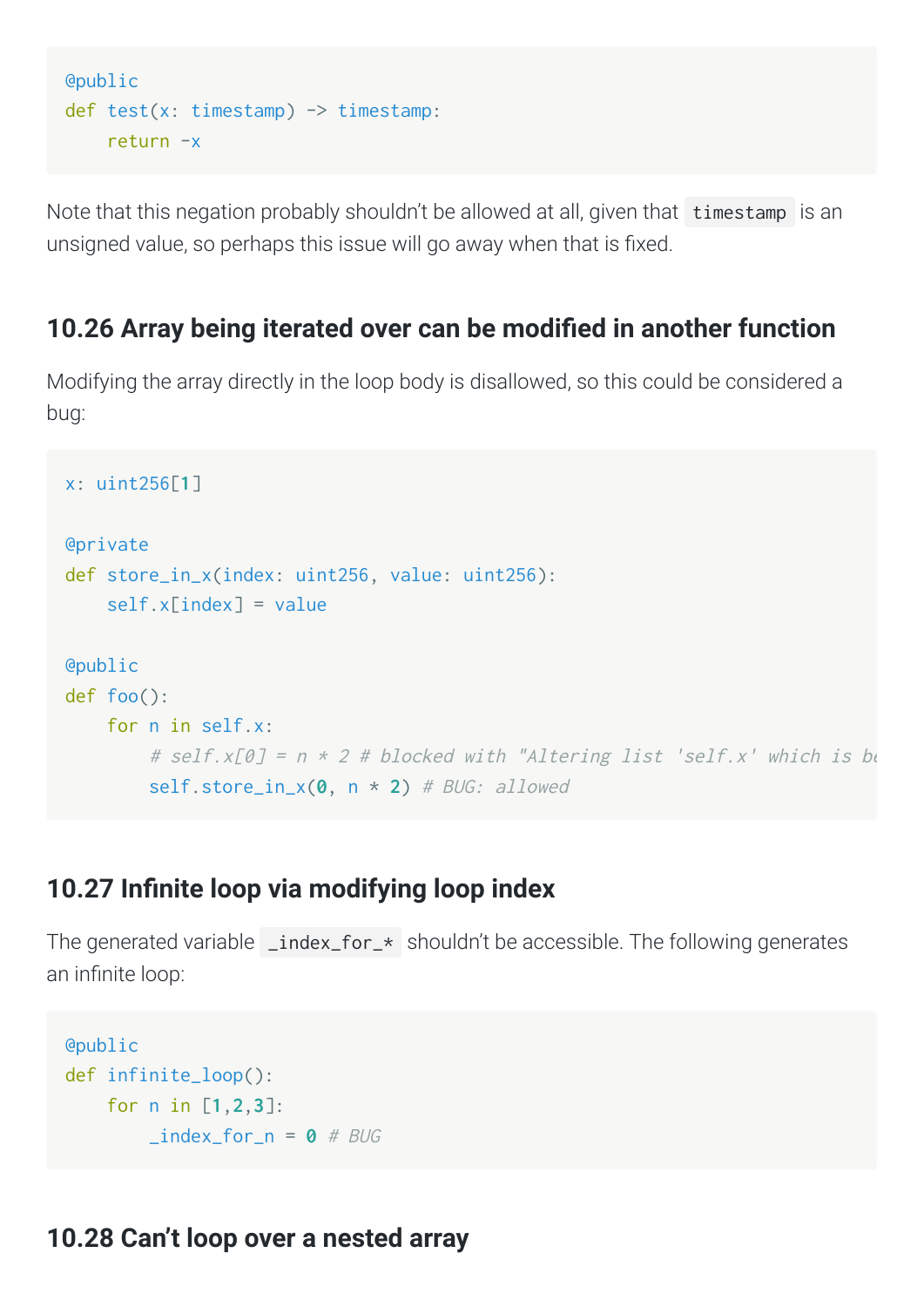for loops
in
Vyper
can
loop
over
arrays,
but
not
if
they're
nested.
This
code
fails
to compile with the surprising error 'Subscript' object has no attribute 'func':

```
@public
def __init__():

x: uint256[5][2] = [[0, 1, 2, 3, 4], [2, 4, 6, 8, 10]]

for i in x[1]:

pass
```
#### <span id="page-23-0"></span>**[10.29
State
variables
can
be
named](#page-23-0)  public and constant**

These
should
be
treated
as
reserved
words.

```
public: uint256 #
BUG
constant: uint256 #
BUG
@public
def __init__():

self.public = 5
```
#### <span id="page-23-1"></span>**10.30 else allowed
on for [loop
silently
ignored](#page-23-1)**

The following code compiles, but the else is ignored. (No code is generated for it.)

```
x: public(uint256)
@public
def \_init ():

for i in range(10):

self.x += 1

else:

self.x = 123
```
<span id="page-23-2"></span>10.31 Circumventing @constant with multiple return values and tuple **assignment**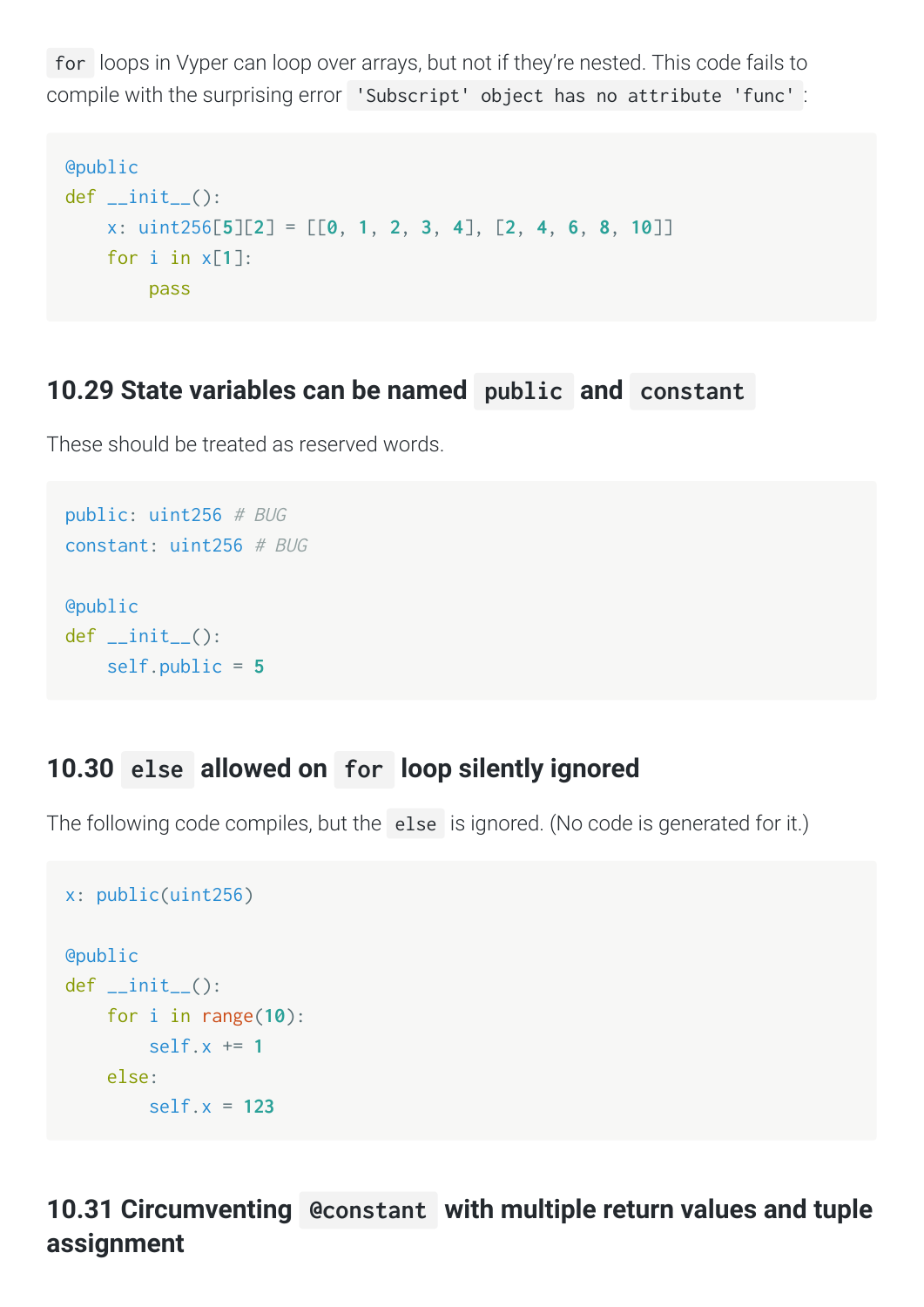Modifying state is not allowed in Constant functions, but you can bypass the check by using
multiple
return
values:

```
x: public(uint256)
@private
@constant
def returnTwo() \rightarrow (uint256, uint256):

return 1, 2
@public
@constant
def foo():

a: uint256 = 0
    a, self.x = self.returnTwo() # BUG
```
## <span id="page-24-0"></span>**Appendix
1
Disclosure**

ConsenSys
Diligence
("CD")
typically
receives
compensation
from
one
or
more
clients
(the "Clients") for performing the analysis contained in these reports (the "Reports"). The Reports may be distributed through other means, including via ConsenSys publications and
other
distributions.

The Reports are not an endorsement or indictment of any particular project or team, and the Reports do not quarantee the security of any particular project. This Report does not consider,
and
should
not
be
interpreted
as
considering
or
having
any
bearing
on,
the potential economics of a token, token sale or any other product, service or other asset. Cryptographic
tokens
are
emergent
technologies
and
carry
with
them
high
levels
of technical risk and uncertainty. No Report provides any warranty or representation to any Third-Party in any respect, including regarding the bugfree nature of code, the business model or proprietors of any such business model, and the legal compliance of any such business.
No
third
party
should
rely
on
the
Reports
in
any
way,
including
for
the
purpose
of making any decisions to buy or sell any token, product, service or other asset. Specifically, for the avoidance of doubt, this Report does not constitute investment advice, is not intended to be relied upon as investment advice, is not an endorsement of this project or team, and it is not a quarantee as to the absolute security of the project. CD owes no duty to
any
Third-Party
by
virtue
of
publishing
these
Reports.